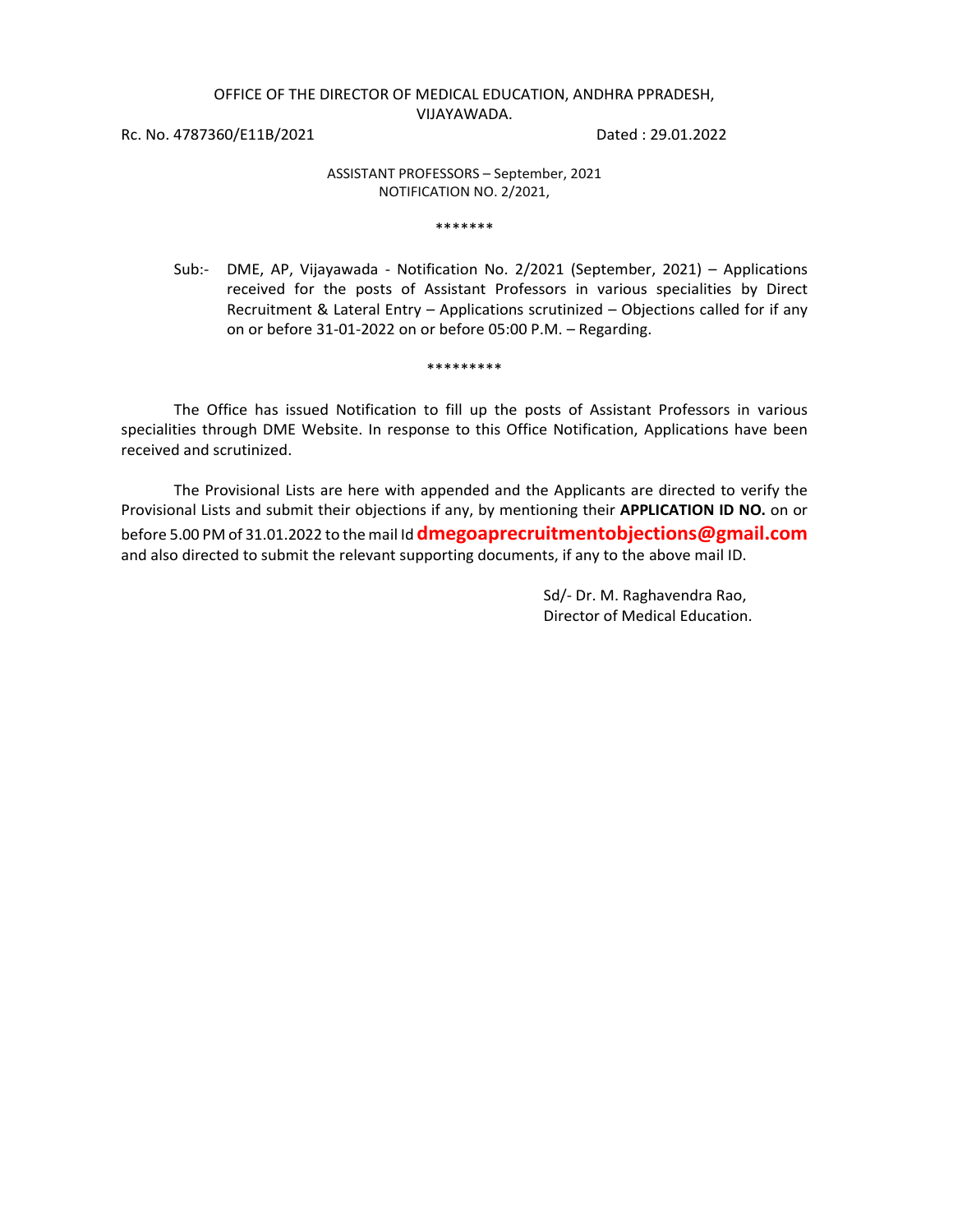| S1.<br>No.     | Onlin<br>$\mathbf{e}$<br>S.No | <b>Post Name</b>                                               | Specality   | <b>Application ID</b> | Name                                 | Gender | <b>DOB</b>                      | Stat<br><b>Social</b>       | æ<br>Consider<br>Local | Rank<br>Year            | Appointme<br>Date | Present place<br>of working | signation<br>ق | Disability  | ă           | Qualification | £<br>៵<br>总 | Marks<br>Max. | <b>Obtained</b><br>Marks | ř<br>Marks | eniority upt<br>May 2021 | Weightage<br>Contract | <b>Central</b><br>Institution | Total | 57<br>Marks<br>A.S | Seniority<br>A.S | <b>A.S Weightag</b><br>Contract | A.S Central<br>Institution | A.S Total | Remarks                                                                                                                 | Accept/Rej<br>ect |
|----------------|-------------------------------|----------------------------------------------------------------|-------------|-----------------------|--------------------------------------|--------|---------------------------------|-----------------------------|------------------------|-------------------------|-------------------|-----------------------------|----------------|-------------|-------------|---------------|-------------|---------------|--------------------------|------------|--------------------------|-----------------------|-------------------------------|-------|--------------------|------------------|---------------------------------|----------------------------|-----------|-------------------------------------------------------------------------------------------------------------------------|-------------------|
| $\mathbf{1}$   | 38                            | DME - Assistant<br>Professor Direct<br>Recruitment             | Anaesthesia | 10023333613           | KURAPARTHI<br><b>JASMITHA</b>        | Female | 03-06-1991                      | OC                          | YES                    | NA<br>$\Omega$          |                   | NA                          | NA             | NO          | NO          | MD            | Marks       | 700           | 496                      | 53.14      | $\overline{2}$           | 10                    | $\Omega$                      | 65.14 | 53.14              | 2                | 10                              | $\overline{0}$             | 65.14     | DATE NOT CLEARLY<br>GIVEN IN THE<br>CERTIFICATE TO<br>AWARD COVID<br>WEIGHTAGE FOR<br>REMAINING PERIOD                  | Accept            |
| $\overline{a}$ | 98                            | DME - Assistan<br>Professor Direct                             | Anaesthesia | 10020905899           | ANNAPUREDDY<br><b>HIMA BINDU</b>     | Female | 11-08-1987                      | OC                          | YES NA                 | $\overline{0}$          |                   | NA                          | NA             | NO          | NO          | MD            | Marks       | 700           | 422                      | 45.21      | 6                        | 10                    | $\overline{0}$                | 61.21 | 45.21              | 6                | 10                              | $\overline{0}$             | 61.21     |                                                                                                                         | Accept            |
| $\mathbf{3}$   | 82                            | DME - Assistant<br>Professor Direct<br>Recruitment             | Anaesthesia | 10020186873           | MJK SOWJANYA                         | Female | 10-05-1985                      | SC                          | YES NA                 | $\overline{0}$          |                   | NA                          | NA             | NO          | NO          | MD            | $Grade - B$ | 57            | $\overline{0}$           | 42.75      | $\overline{4}$           | 10                    | $\overline{0}$                | 56.75 | 40.5               | $\overline{4}$   | 10                              | $\overline{0}$             | 54.5      |                                                                                                                         | Accept            |
| $\overline{4}$ | 100                           | DME - Assistan <sup>.</sup><br>Professor Direct<br>Recruitment | Anaesthesia | 10020408607           | <b>BEZAWADA</b><br>PRAVEEN GANDHI    | Male   | 02-09-1987                      | $\protect\operatorname{sc}$ | YES                    | NA<br>$\overline{0}$    |                   | NA                          | NA             | $_{\rm NO}$ | $_{\rm NO}$ | MD            | Marks       | 700           | 393                      | 42.11      | $\overline{a}$           | 10                    | $\overline{0}$                | 54.11 | 42.11              | $\overline{a}$   | 10                              | $\overline{0}$             | 54.11     |                                                                                                                         | Accept            |
| 5              | 32                            | DME - Assistant<br>Professor Direct<br>Recruitmen              | Anaesthesia | 10023444349           | Pudhota Santhi<br>Swetha             | Female | 07-02-1986                      | OC                          | YES                    | NA<br>$\Omega$          |                   | NA                          | NA             | NO          | NO          | MD            | Marks       | 700           | 463                      | 49.61      | $\mathbf{3}$             | $\overline{0}$        | $\overline{0}$                | 52.61 | 49.61              | $\mathbf{3}$     | $\overline{0}$                  | $\overline{0}$             | 52.61     |                                                                                                                         | Accept            |
| 6              | 87                            | DME - Assistant<br>Professor Direct<br>Recruitmen              | Anaesthesia | 10019944736           | <b>GADIRAJU</b><br><b>SUREKHA</b>    | Female | 08-02-1988                      | $_{\rm OC}$                 | YES                    | $_{\rm NA}$<br>$\Omega$ |                   | NA                          | NA             | $_{\rm NO}$ | NO          | MD            | Marks       | 700           | 439                      | 47.04      | $\overline{4}$           | $\overline{0}$        | $\overline{0}$                | 51.04 | 47.04              | $\overline{4}$   | $\overline{0}$                  | $\overline{0}$             | 51.04     |                                                                                                                         | Accept            |
| 7 <sup>7</sup> |                               | DME - Assistant<br>Professor Direct<br>Recruitment             | Anaesthesia | 10023208489           | KOTTURI ANJANI<br>SRAVANTHI          | Female | 22-07-1985                      | OC                          | YES                    | NA<br>$\overline{0}$    |                   | NA                          | NA             | NO          | NO          | MD            | Grade – B   | 57            | $\overline{0}$           | 42.75      | 6                        | 2                     | $\Omega$                      | 50.75 | 45                 | 6                | $\mathbf{0}$                    | $\overline{0}$             | 51        | SR CANNOT BE<br>CONSIDERED FOR<br>CONTRACT WEIGHTAGE                                                                    | Accept            |
| 8              | 58                            | DME - Assistant<br>Professor Direct<br>Recruitment             | Anaesthesia | 10020334292           | Yerraboina Madhavi                   |        | Female 05-04-1987 BC-D YES NA 0 |                             |                        |                         |                   | NA                          | NA             | NO          | NO          | MD            | Marks       | 700           | 428                      | 45.86      | 5                        | 2                     | $\Omega$                      | 52.86 | 45.86              | 5                | $\overline{0}$                  | $\overline{0}$             | 50.86     | CONTRACT WEIGHTAGE<br>CANNOT BE<br>CONSIDERED AS SHE<br>UTILIZED PREVIOUSLY<br>FOR CAS APPOINTMENT<br>NOC NOT SUBMITTED | Reject            |
| 9              | 52                            | DME - Assistan<br>Professor Direct<br>Recruitment              | Anaesthesia | 10022806699           | KONDAPALLI<br>MADHU SALINI           | Female | 21-08-1990                      | $_{\rm OC}$                 | YES                    | NA<br>$\overline{0}$    |                   | NA                          | NA             | $_{\rm NO}$ | NO          | MD            | Grade - B+  | 70            | $\overline{0}$           | 52.5       | $\mathbf{3}$             | $\overline{0}$        | $\overline{0}$                | 55.5  | 47.68              | $\mathbf{3}$     | $\overline{0}$                  | $\overline{0}$             | 50.68     |                                                                                                                         | Accept            |
| 10             | 101                           | DME - Assistan<br>Professor Direct<br>Recruitmen               | Anaesthesia | 10019676224           | <b>UDATHA SWETHA</b><br><b>SILPA</b> | Female | 23-06-1989                      | $BC-D$                      | YES                    | NA<br>$\overline{0}$    |                   | NA                          | NA             | NO          | NO          | MD            | Grade – B   | 57            | $\overline{0}$           | 42.75      | $\overline{a}$           | $\overline{0}$        | $\overline{0}$                | 44.75 | 47.89              | $\overline{a}$   | $\overline{0}$                  | $\overline{0}$             | 49.89     |                                                                                                                         | Accept            |
| 11             | 44                            | DME - Assistant<br>Professor Direct<br>Recruitment             | Anaesthesia | 10023242080           | MUTHUKUR<br>PRIYANKA                 | Female | 14-05-1989                      | SC                          | YES                    | NA<br>$\overline{0}$    |                   | NA                          | NA             | NO          | NO          | MD            | Marks       | 700           | 434                      | 46.5       | 2                        | $\overline{0}$        | $\overline{0}$                | 48.5  | 46.5               | $\overline{a}$   | $\Omega$                        | $\overline{0}$             | 48.5      |                                                                                                                         | Accept            |
| $12\,$         | 69                            | DME - Assistant<br>Professor Direct<br>Recruitmen              | Anaesthesia | 10021984950           | MALLEPOGU<br>TEJESHKUMAR             | Male   | 18-08-1991                      | $\protect\operatorname{sc}$ | YES                    | $_{\rm NA}$<br>$\Omega$ |                   | $_{\rm NA}$                 | NA             | $_{\rm NO}$ | NO          | $\rm MD$      | Marks       | 700           | 407                      | 43.61      | 2                        | $\overline{0}$        | $\overline{0}$                | 45.61 | 43.61              | 2                | $\overline{0}$                  | $\overline{0}$             | 45.61     |                                                                                                                         | Accept            |
| 13             | 17                            | DME - Assistant<br>Professor Direct<br>Recruitment             | Anaesthesia | 10023536838           | GOOTY SUJANI                         | Female | 22-08-1989                      | OC                          | YES NA                 | $\overline{0}$          |                   | NA                          | NA             | NO          | NO          | MD            | $Grade - B$ | 57            | $\overline{0}$           | 42.75      |                          | 10                    | $\overline{0}$                | 53.75 | 44.04              | $\overline{1}$   | $\overline{0}$                  | $\overline{0}$             | 45.04     | PG APMC NOT<br>ENCLOSED, NOT<br>ELIGIBLE CONTRACT<br>WEIGHTAGE                                                          | Accept            |
| 14             | 90                            | DME - Assistan<br>Professor Direct<br>Recruitment              | Anaesthesia | 10019570043           | PUCHALAPALLI<br>KOWSALYA             | Female | 10-06-1985                      | OC                          | YES                    | NA<br>$\Omega$          |                   | NA                          | NA             | NO          | NO          | <b>DNB</b>    | Marks       | 700           | 386                      | 41.36      | $\mathbf{3}$             | $\overline{0}$        | $\overline{0}$                | 44.36 | 41.36              | $\mathbf{3}$     | $\Omega$                        | $\overline{0}$             | 44.36     |                                                                                                                         | Accept            |
| 15             | 65                            | DME - Assistant<br>Professor Direct<br>Recruitment             | Anaesthesia | 10022056984           | Gorla RAVI KIRAN<br><b>KUMAR</b>     | Male   | 04-05-1988                      | $BC-D$                      | YES                    | NA<br>$\Omega$          |                   | NA                          | NA             | NO          | NO          | <b>DNB</b>    | Marks       | 700           | 381.5                    | 40.88      | -3                       | $\Omega$              | $\Omega$                      | 43.88 | 40.88              | $\mathbf{3}$     | $\Omega$                        | $\overline{0}$             | 43.88     |                                                                                                                         | Accept            |
| 16             | 29                            | DME - Assistan<br>Professor Direct<br>Recruitmen               | Anaesthesia | 10023545749           | EDUR MAHESH                          | Male   | 10-04-1987                      | SC                          | <b>YES</b>             | NA<br>$\overline{0}$    |                   | $_{\rm NA}$                 | NA             | NO          | NO          | $\rm MD$      | Grade – B   | 57            | $\overline{0}$           | 42.75      |                          | $\overline{0}$        | $\overline{0}$                | 43.75 | 42.43              | $\overline{1}$   | $\Omega$                        | $\Omega$                   | 43.43     |                                                                                                                         | Accept            |
| 17             | 13                            | DME - Assistant<br>Professor Direct<br>Recruitment             | Anaesthesia | 10023108613           | <b>SHAIK HALA</b>                    | Female | 09-08-1991                      | $_{\rm BC-E}$               | YES <sup>1</sup>       | NA<br>$\cdot$ 0         |                   | NA                          | NA             | $_{\rm NO}$ | NO          | MD            | Marks       | 700           | 395                      | 42.32      |                          | $\overline{0}$        | $\overline{0}$                | 43.32 | 42.32              |                  | $\overline{0}$                  | $\overline{0}$             | 43.32     |                                                                                                                         | Accept            |
| 18             | 112                           | DME - Assistant<br>Professor Direct<br>Recruitment             | Anaesthesia | 10019727835           | VOORA RANJITH<br><b>KUMAR</b>        | Male   | 27-01-1986                      | $_{\rm OC}$                 | YES                    | NA<br>$\overline{0}$    |                   | $_{\rm NA}$                 | $_{\rm NA}$    | <b>YES</b>  | NO          | $\rm MD$      | Marks       | 700           | 376                      | 40.29      | -2                       | $\overline{0}$        | $\overline{0}$                | 42.29 | 40.29              | 2                | $\overline{0}$                  | $\overline{0}$             | 42.29     | PH 73%                                                                                                                  | Accept            |

## **Notification No. 2/2021 - Direct Recruitment of Assistant Professors - Provisional List**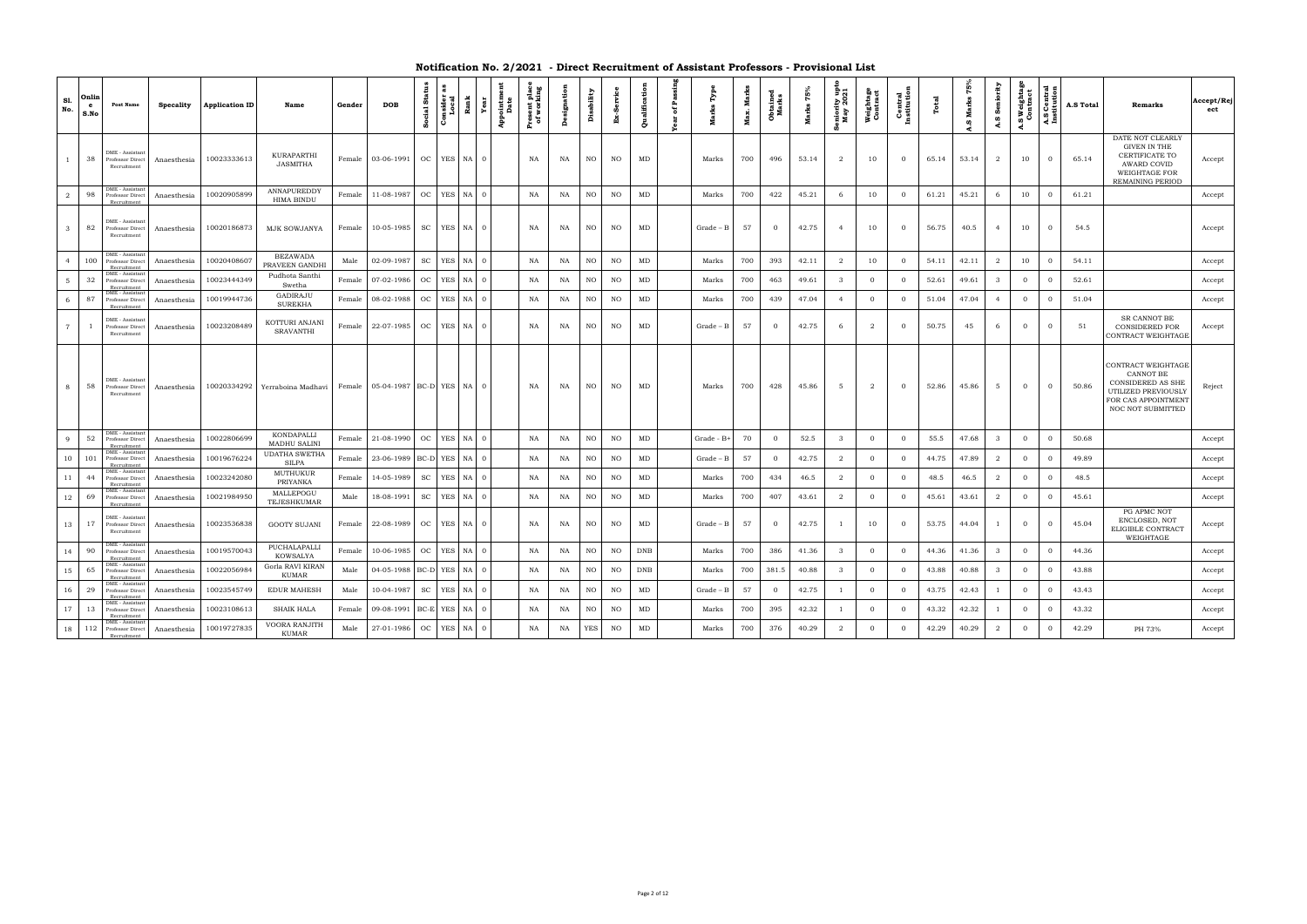| S1.<br>No.     | Onlin<br>$\cdot$ e<br>S.No | <b>Post Name</b>                                                  | Specality           | <b>Application ID</b> | Name                                 | Gender | <b>DOB</b>                 | nsider<br>Local<br>Ö.<br>cial<br>ုပ္ပိ | Rank     | Present place<br>of working<br>ointm<br>Date<br>Iй<br>Æ | ്  | Disability  |     | Qualification | டீ<br>ិច<br>eat |             | <b>Мах.</b> | Obta<br>Mai    |       | eniority upt<br>May 2021 | Weightage<br>Contract | Central<br>Institution |       | å<br>w | Seniority<br>A.S | A.S Weightage<br>Contract | ិ ទី<br>ស<br>ទី <u>ដ</u> ី<br>A.S<br>Ins | <b>A.S Total</b> | <b>Remarks</b>                                                                                                   | Accept/Rej<br>ect |
|----------------|----------------------------|-------------------------------------------------------------------|---------------------|-----------------------|--------------------------------------|--------|----------------------------|----------------------------------------|----------|---------------------------------------------------------|----|-------------|-----|---------------|-----------------|-------------|-------------|----------------|-------|--------------------------|-----------------------|------------------------|-------|--------|------------------|---------------------------|------------------------------------------|------------------|------------------------------------------------------------------------------------------------------------------|-------------------|
|                | 64                         | DME - Assistan<br>Professor Direct<br>Recruitmen                  | General<br>Medicine | 10022495201           | <b>VASILI PRADEEP</b>                | Male   | 26-11-1989                 | BC-A YES                               | NA       | NA<br>$\Omega$                                          | NA | NO          | NO. | MD            |                 | Grade - B+  | 70          | $\overline{0}$ | 52.5  |                          | 10                    | $\overline{0}$         | 63.5  | 48.96  |                  | 12.49                     | $\Omega$                                 | 62.45            |                                                                                                                  | Accept            |
| $\overline{a}$ | 51                         | DME - Assistant<br>Professor Direct<br>Recruitment                | General<br>Medicine | 10022818545           | VAKKAKULA DEVIKA<br><b>REDDY</b>     | Female | 28-06-1991                 | OC<br>YES                              | NA       | NA<br>$\Omega$                                          | NA | NO          | NO. | $\rm MD$      |                 | Grade – B   | 57          | $\overline{0}$ | 42.75 |                          | 10                    | $\overline{0}$         | 53.75 | 45.75  |                  | 11.66                     | -0                                       | 58.41            |                                                                                                                  | Accept            |
|                | 99                         | DME - Assistan<br>Professor Direct<br>Recruitment                 | General<br>Medicine | 10020723612           | <b>G SANDEEP CHAKR</b>               | Male   | 19-12-1990                 | <b>SC</b><br>YES                       | NA       | NA<br>- 0                                               | NA | <b>YES</b>  | NO  | MD            |                 | $Grade - B$ | 57          | $\overline{0}$ | 42.75 | 2                        | 10                    | $\overline{0}$         | 54.75 | 41.89  | $\overline{2}$   | 10                        | $\Omega$                                 | 53.89            | PH 40%                                                                                                           | Accept            |
|                | 70                         | DME - Assistan<br>Professor Direct                                | General<br>Medicine | 10020013781           | CHAVAKALA<br><b>BHASKARARAO</b>      | Male   | 25-04-1988 BC-D            | YES                                    | NA       | NA                                                      | NA | NO          | NO  | <b>DNB</b>    |                 | Marks       | 700         | 407            | 43.61 | $\overline{2}$           | $\overline{0}$        | $\overline{0}$         | 45.61 | 43.61  | 2                | 7.49                      | $\Omega$                                 | 53.1             |                                                                                                                  | Accept            |
| 5 <sup>5</sup> | 18                         | DME - Assistant<br>Professor Direct<br>Recruitment                | General<br>Medicine | 10023623894           | THUMMALAGUNTA<br>PRATHYUSHA          | Female | 25-05-1990                 | SC                                     | YES NA   | NA                                                      | NA | NO          | NO  | MD            |                 | Marks       | 700         | 464            | 49.71 | - 3                      | $\overline{0}$        | $\Omega$               | 52.71 | 49.71  | $\mathbf{3}$     | $\overline{0}$            | $\overline{0}$                           | 52.71            | STUDY CERTIFICATE<br>NOT ENCLOSED,<br><b>RESIDENCE</b><br>CERTIFICATE<br><b>SUBMITTED</b>                        | Accept            |
| 6              | 41                         | DME - Assistan<br>Professor Direc<br>Recruitment                  | General<br>Medicine | 10023224256           | ROHITH REDDY                         | Male   | 15-12-1986                 | YES<br>$_{\rm OC}$                     | NA       | NA                                                      | NA | $_{\rm NO}$ | NO  | MD            |                 | Marks       | 700         | 359            | 38.46 |                          | 10                    | $\overline{0}$         | 52.46 | 38.46  |                  | 10                        | $\overline{0}$                           | 52.46            |                                                                                                                  | Accept            |
| $7^{\circ}$    | 74                         | DME - Assistant<br>Professor Direct<br>Recruitment                | General<br>Medicine | 10021862345           | Rudrabhatla Pavan<br>Kumar           | Male   | 07-09-1989                 | OC                                     | YES NA   | NA                                                      | NA | <b>NO</b>   | NO  | MD            |                 | Marks       | 800         | 451            | 42.28 | -4                       | $\overline{0}$        | - 5                    | 51.28 | 42.28  | -4               | $\overline{0}$            | - 5                                      | 51.28            | STUDY CERTIFICATE<br>AND APMC NOT<br><b>ENCLOSED</b>                                                             | Reject            |
| 8              | 54                         | DME - Assistar<br>Professor Direct<br>Recruitment                 | General<br>Medicine | 10022675996           | CHERUKUPALLI<br>NAGESWARARAO         | Male   | 30-07-1978 BC-A            |                                        | YES NA   | NA                                                      | NA | $_{\rm NO}$ | NO  | MD            |                 | Marks       | 700         | 378            | 40.5  | 10                       | $\overline{0}$        | $\overline{0}$         | 50.5  | 40.5   | 10               | $\overline{0}$            | $\overline{0}$                           | 50.5             |                                                                                                                  | Accept            |
| 9              | 21                         | DME - Assistan<br>Professor Direct<br>Recruitment                 | General<br>Medicine | 10023690050           | Mitta Ravi kumar                     | Male   | 29-04-1979                 | SC                                     | YES NA   | NA<br>$\Omega$                                          | NA | $_{\rm NO}$ | NO  | MD            |                 | Marks       | 700         | 377            | 40.39 | 10                       | $\overline{0}$        | $\overline{0}$         | 50.39 | 40.39  | 10               | $\overline{0}$            | -0                                       | 50.39            | STUDY CERTIFICATE<br>NOT ENCLOSED                                                                                | Reject            |
| 10             | 105                        | DME - Assistan<br>Professor Direct<br>Recruitment                 | General<br>Medicine | 1002009961            | kokkerapalli thanuj<br>reddy         | Male   | 10-08-1989                 | OC                                     | YES NA   | NA<br>$\Omega$                                          | NA | $_{\rm NO}$ | NO  | MD            |                 | $Grade - A$ | 80          | $\overline{0}$ | 60    | 3                        | $\overline{0}$        | $\overline{0}$         | 63    | 47.14  | $\mathbf{3}$     | $\overline{0}$            | -0                                       | 50.14            |                                                                                                                  | Accept            |
| 11             | 34                         | DME - Assistant<br>Professor Direct<br>Recruitment                | General<br>Medicine | 10023408357           | A GOPICHAND                          | Male   | 20-06-1989                 | SC                                     | YES NA 0 | NA                                                      | NA | NO          | NO  | MD            |                 | Marks       | 700         | 447            | 47.89 | $\overline{a}$           | $\overline{0}$        | $\overline{0}$         | 49.89 | 47.89  | $\overline{a}$   | $\overline{0}$            | $\overline{0}$                           | 49.89            |                                                                                                                  | Accept            |
| 12             | 77                         | DME - Assistant<br>Professor Direct<br>Recruitment                | General<br>Medicine | 10019892708           | V Aditya                             | Male   | 16-07-1989                 | <b>YES</b><br>$BC-D$                   | NA       | NA<br>- 0                                               | NA | $_{\rm NO}$ | NO  | MD            |                 | Marks       | 700         | 435            | 46.61 | $\overline{2}$           |                       | $\overline{0}$         | 49.61 | 46.61  | $\overline{a}$   |                           | $\overline{0}$                           | 49.61            |                                                                                                                  | Accept            |
| 13             | 97                         | DME - Assistant<br>Professor Direct<br>Recruitmer                 | General<br>Medicine | 10020494757           | <b>BUNGA VARUN</b><br>PRABHAKAR      | Male   | 08-02-1991                 | SC<br>YES                              | NA       | NA<br>$\Omega$                                          | NA | $_{\rm NO}$ | NO  | $\rm MD$      |                 | Marks       | 700         | 434            | 46.5  | -3                       | $\overline{0}$        | $\overline{0}$         | 49.5  | 46.5   | $\mathbf{3}$     | $\overline{0}$            | $\overline{0}$                           | 49.5             | STUDY CERTIFICATES<br>NOT ENCLOSED                                                                               | Reject            |
| 14             | 61                         | <b>DME</b> - Assistant<br>Professor Direct<br>Recruitment         | General<br>Medicine | 10021544356           | AANGAM GOWTHAM<br>KRISHNA            | Male   | 20-07-1989                 | SC                                     | YES NA   | NA                                                      | NA | NO          | NO  | MD            |                 | Grade – B   | 57          | $\overline{0}$ | 42.75 | -3                       | $\overline{4}$        | $\overline{0}$         | 49.75 | 45.64  | $\mathbf{3}$     | $\overline{0}$            | $\overline{0}$                           | 48.64            | CONTRACT SERVICE<br>NOT ELIGIBILE                                                                                | Accept            |
| 15             | 106                        | DME - Assistant<br>Professor Direct<br>Recruitment                | General<br>Medicine | 10019793540           | PAIDI SAILAJA                        | Female | $01-05-1988$ BC-A YES NA 0 |                                        |          | NA                                                      | NA | NO          | NO  | MD            |                 | Marks       | 700         | 431            | 46.18 | $\overline{a}$           | $\overline{a}$        | $\overline{0}$         | 50.18 | 46.18  | $\overline{2}$   | $\overline{0}$            | $\overline{0}$                           | 48.18            | SR CANNOT BE<br>CONSIDERED AS<br>CONTRACT WEIGHTAGE<br><b>MARKS</b>                                              | Accept            |
| 16             | 57                         | DME - Assistan<br>Professor Direct<br>Recruitment                 | General<br>Medicine | 10022705304           | CHANGALA<br>SOUJANYA                 | Female | 17-12-1988                 | SC                                     | YES NA 0 | NA                                                      | NA | NO          | NO  | MD            |                 | Marks       | 700         | 416            | 44.57 | - 3                      | $\overline{0}$        | $\overline{0}$         | 47.57 | 44.57  | $\mathbf{3}$     | $\overline{0}$            | $\overline{0}$                           | 47.57            |                                                                                                                  | Accept            |
| 17             | 26                         | DME - Assistant<br>Professor Direct<br>Recruitmen                 | General<br>Medicine | 1002300781            | ALAMANDA<br><b>VENKATA ANUPAMA</b>   | Female |                            | 26-08-1989 BC-B YES NA 0               |          | NA                                                      | NA | NO          | NO  | MD            |                 | Marks       | 700         | 415            | 44.46 | -3                       | $\overline{0}$        | $\overline{0}$         | 47.46 | 44.46  | -3               | $\overline{0}$            | -0                                       | 47.46            |                                                                                                                  | Accept            |
| 18             | 72                         | DME - Assistant<br>Professor Direct<br>Recruitmen                 | General<br>Medicine | 10022154086           | Bonthu Mamatha<br>Bharathi           | Female |                            | 15-08-1992 BC-B YES NA 0               |          | NA                                                      | NA | $_{\rm NO}$ | NO. | $\rm MD$      |                 | Marks       | 700         | 423            | 45.32 | $\overline{2}$           | $\overline{0}$        | $\overline{0}$         | 47.32 | 45.32  | $\overline{a}$   | $\overline{0}$            | $\Omega$                                 | 47.32            |                                                                                                                  | Accept            |
| 19             | 35                         | DME - Assistant<br>Professor Direct<br>Recruitment                | General<br>Medicine | 10023378839           | PALUGULLA<br>KUSHALA                 | Female | 05-06-1989                 | OC<br>YES                              | NA       | NA<br>$\Omega$                                          | NA | NO          | NO  | MD            |                 | Marks       | 700         | 375            | 40.18 | -2                       |                       | $\overline{0}$         | 43.18 | 40.18  | 2                | 5                         | - 0                                      | 47.18            |                                                                                                                  | Accept            |
| 20             | 109                        | DME - Assistant<br>Professor Direct<br>Recruitment                | General<br>Medicine | 10020195300           | Sandinti Deepa                       | Female | 06-12-1985                 | <b>YES</b><br>OC                       | $NA$ 0   | NA                                                      | NA | NO          | NO. | $\rm MD$      |                 | $Grade - B$ | 57          | $\overline{0}$ | 42.75 |                          | $\overline{0}$        | $\overline{0}$         | 43.75 | 46.18  |                  | $\overline{0}$            | $\overline{0}$                           | 47.18            |                                                                                                                  | Accept            |
| 21             | 10                         | DME - Assistant<br>Professor Direct                               | General<br>Medicine | 10023612599           | DONDAPATI<br>RAMAKANTH               | Male   | 24-05-1988                 | <b>OC</b><br>YES                       | NA       | NA<br>$\Omega$                                          | NA | NO          | NO  | $\rm MD$      |                 | Marks       | 700         | 406            | 43.5  | $\mathbf{3}$             | $\overline{0}$        | $\overline{0}$         | 46.5  | 43.5   | $\mathbf{3}$     | $\overline{0}$            | $\overline{0}$                           | 46.5             |                                                                                                                  | Accept            |
| 22             | 19                         | DME - Assistant<br>Professor Direct<br>Recruitment                | General<br>Medicine | 10023666696           | Thota V M krishna<br>kavya           |        | Female 22-02-1991          | OC                                     | YES NA 0 | NA                                                      | NA | NO.         | NO  | MD            |                 | $Grade - B$ | 57          | $\overline{0}$ | 42.75 | 3                        | $\overline{0}$        | $\overline{0}$         | 45.75 | 42.75  | $\mathbf{3}$     | $\overline{0}$            | $\overline{0}$                           | 45.75            | IV TO VIII STUDY<br>CERTIFICATE NOT<br>ENCLOSED                                                                  | Reject            |
| 23             | 28                         | DME - Assistant<br>Professor Direct<br>Recruitment                | General<br>Medicine | 10023433415           | Mulpuri Rajendra<br>Prasad           | Male   |                            | 12-07-1981 OC YES NA 0                 |          | NA                                                      | NA | NO.         | NO  | MD            |                 | Marks       | 700         | 393            | 42.11 | 3                        | $\overline{0}$        | $\overline{0}$         | 45.11 | 42.11  | $\mathbf{3}$     | $\overline{0}$            | $\overline{0}$                           | 45.11            | STUDY CERTIFICATE<br>NOT ENCLOSED, BUT<br>RESIDENCE<br>CERTIFICATE FOR<br>PERIOD OF THE STUDY<br><b>ENCLOSED</b> | Accept            |
| 24             | 40                         | DME - Assistant<br>Professor Direct<br>Recruitment                | General<br>Medicine | 10023355018           | ANNANGI SIVA<br>SANKAR               | Male   |                            | 28-07-1988 BC-A YES NA 0               |          | NA                                                      | NA | $_{\rm NO}$ | NO  | MD            |                 | Marks       | 700         | 374            | 40.07 | -5                       | $\overline{0}$        | $\overline{0}$         | 45.07 | 40.07  | 5                | $\overline{0}$            | $\overline{0}$                           | 45.07            |                                                                                                                  | Accept            |
| 25             | 114                        | DME - Assistant<br>Professor Direct<br>Recruitment                | General<br>Medicine | 10019444424           | CHILAKA<br>VENKATRAO                 | Male   | 02-08-1991                 | SC                                     | YES NA 0 | NA                                                      | NA | YES         | NO  | $\rm MD$      |                 | Marks       | 700         | 401            | 42.96 | $\overline{a}$           | $\overline{0}$        | $\overline{0}$         | 44.96 | 42.96  | $\overline{a}$   | $\overline{0}$            | $\overline{0}$                           | 44.96            | PH 65%                                                                                                           | Accept            |
| 26             | - 6                        | DME - Assistant<br>Professor Direct                               | General<br>Medicine | 10023156114           | Addakula Anil                        | Male   | 01-08-1988                 | SC                                     | YES NA 0 | NA                                                      | NA | NO          | NO  | <b>DNB</b>    |                 | $Grade - B$ | 57          | $\overline{0}$ | 42.75 | $\overline{a}$           | $\overline{0}$        | $\overline{0}$         | 44.75 | 42.75  | $\overline{a}$   | $\overline{0}$            | $\overline{0}$                           | 44.75            |                                                                                                                  | Accept            |
| 27             | 92                         | Recruitment<br>DME - Assistant<br>Professor Direct<br>Recruitment | General<br>Medicine | 10021330887           | <b>BOLLU KEERTHI</b>                 | Female |                            | 10-11-1988 BC-B YES NA 0               |          | NA                                                      | NA | $_{\rm NO}$ | NO  | $\rm MD$      |                 | $Grade - B$ | 57          | $\overline{0}$ | 42.75 | $\overline{2}$           | $\overline{0}$        | $\overline{0}$         | 44.75 | 42.75  | $\overline{a}$   | $\overline{0}$            | $\overline{0}$                           | 44.75            |                                                                                                                  | Accept            |
| 28             | 46                         | DME - Assistant<br>Professor Direct<br>Recruitment                | General<br>Medicine | 10019550500           | BOBBILI TARUN<br><b>KESAVA NAIDU</b> | Male   |                            | 14-06-1980 OC YES NA 0                 |          | NA                                                      | NA | NO          | NO  | MD            |                 | $Grade - B$ | 57          | $\overline{0}$ | 42.75 | -6                       | - 6                   | $\overline{0}$         | 54.75 | 38.68  | - 6              | $\overline{0}$            | $\overline{0}$                           | 44.68            | STUDY CERTIFICATES<br>AND CONTRACT<br>EXPERIENCE<br>CERTIFICATE NOT<br>ENCLOSED                                  | Reject            |
| 29             | $\overline{2}$             | DME - Assistant<br>Professor Direct<br>Recruitment                | General<br>Medicine | 10023885476           | AMARA KARTEEK                        | Male   |                            | 30-05-1990 BC-D YES NA 0               |          | NA                                                      | NA | NO          | NO  | $\rm MD$      |                 | $Grade - B$ | 57          | $\overline{0}$ | 42.75 |                          | $\overline{0}$        | $\overline{0}$         | 43.75 | 43.61  |                  | $\overline{0}$            | $\Omega$                                 | 44.61            | PG APMC NOT<br><b>ENCLOSED</b>                                                                                   | Accept            |
| 30             | 45                         | DME - Assistant<br>Professor Direct<br>Recruitment                | General<br>Medicine | 10023170856           | BETHAPUDI ANIL<br>KUMAR              | Male   | 25-04-1988                 | SC                                     | YES NA 0 | NA                                                      | NA | YES         | NO  | $\rm MD$      |                 | Marks       | 700         | 369            | 39.54 | -5                       | $\overline{0}$        | $\overline{0}$         | 44.54 | 39.54  | 5                | $\overline{0}$            | $\overline{0}$                           | 44.54            | PH 69%                                                                                                           | Accept            |
| 31             | 23                         | DME - Assistant<br>Professor Direct<br>Recruitment                | General<br>Medicine | 10019613009           | <b>GAJJALA NIVEDITHA</b>             | Female | 18-07-1985                 | OC<br><b>YES</b>                       | $NA$ 0   | NA                                                      | NA | NO          | NO  | $\rm MD$      |                 | Grade - B+  | 70          | $\overline{0}$ | 52.5  | <sup>2</sup>             | $\overline{0}$        | $\overline{0}$         | 54.5  | 42.21  | $\overline{a}$   | $\overline{0}$            | $\overline{0}$                           | 44.21            |                                                                                                                  | Accept            |
| 32             | 59                         | DME - Assistant<br>Professor Direct                               | General<br>Medicine | 10022387434           | VADDI VIDYA<br>DEEPAK                | Male   | 18-07-1988                 | SC<br>YES                              | NA       | NA<br>$\overline{0}$                                    | NA | NO          | NO  | $\rm MD$      |                 | $Grade - B$ | 57          | $\overline{0}$ | 42.75 | 2                        | $\overline{0}$        | $\overline{0}$         | 44.75 | 41.68  | $\overline{a}$   | $\overline{0}$            | $\overline{0}$                           | 43.68            |                                                                                                                  | Accept            |
|                |                            |                                                                   |                     |                       |                                      |        |                            |                                        |          |                                                         |    |             |     |               |                 |             |             |                |       |                          |                       |                        |       |        |                  |                           |                                          |                  |                                                                                                                  |                   |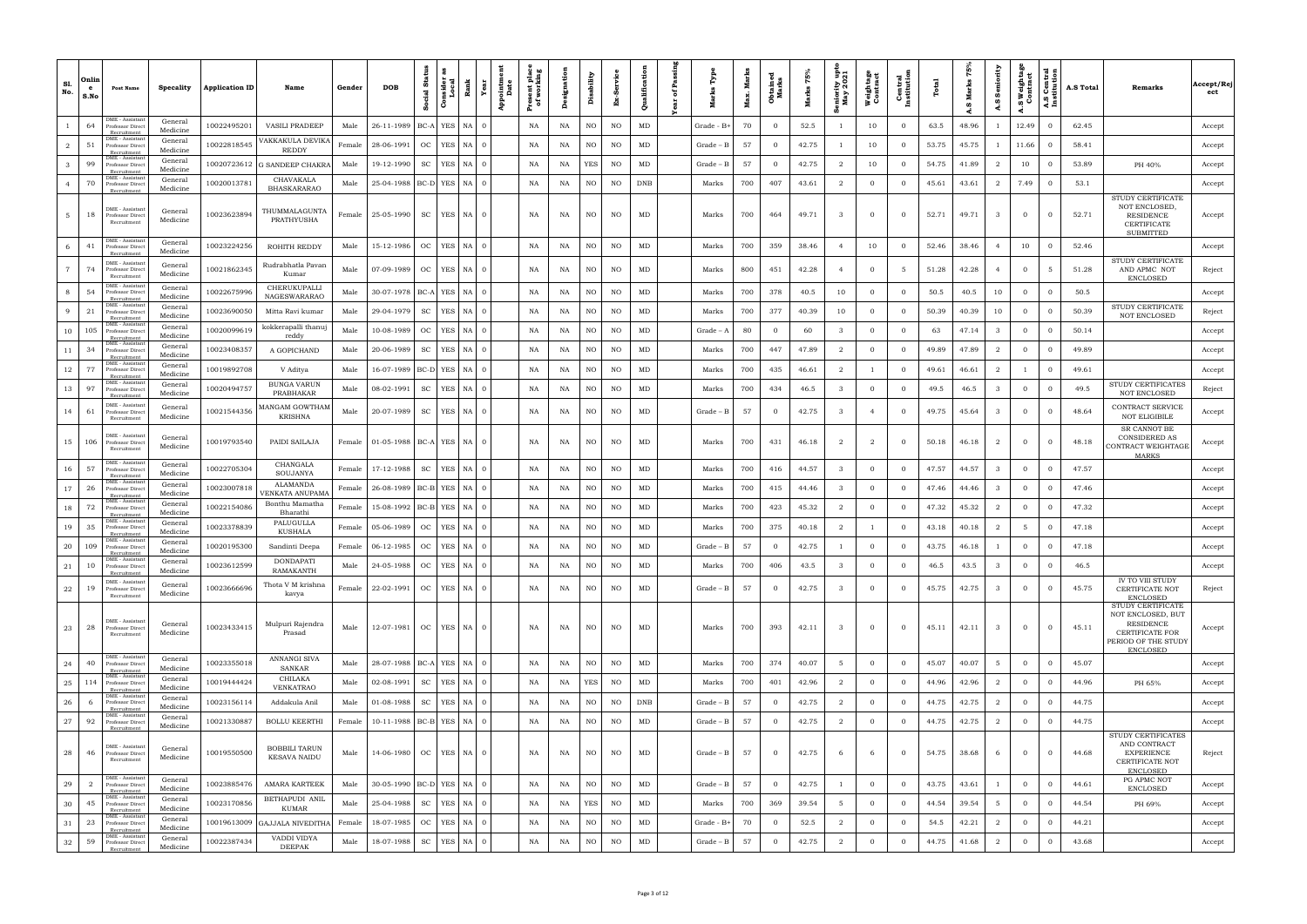| S1.<br>No. | Onlin<br>$\mathsf{S}.\mathsf{No}$ | <b>Post Name</b>                                      |                     | Specality   Application ID | <b>Name</b>                      | Gender | <b>DOB</b>                 | । ≌ –ੱ | ъ п | ്യ<br>ខិត |    |    |    |            |             |     |     |       | ਤੋਂ ਲ |    |       |       | $\rightarrow$ |  | $\begin{array}{c} \begin{array}{c} \hline \end{array} \end{array}$ $\begin{array}{c} \hline \end{array}$ $\begin{array}{c} \hline \end{array}$ $\begin{array}{c} \hline \end{array}$ $\begin{array}{c} \hline \end{array}$ $\begin{array}{c} \hline \end{array}$ $\begin{array}{c} \hline \end{array}$ $\begin{array}{c} \hline \end{array}$ | Remarks                                           | Accept/Rej<br>ect |
|------------|-----------------------------------|-------------------------------------------------------|---------------------|----------------------------|----------------------------------|--------|----------------------------|--------|-----|-----------|----|----|----|------------|-------------|-----|-----|-------|-------|----|-------|-------|---------------|--|----------------------------------------------------------------------------------------------------------------------------------------------------------------------------------------------------------------------------------------------------------------------------------------------------------------------------------------------|---------------------------------------------------|-------------------|
| 33         |                                   | DME - Assistant<br>Professor Direct<br>Recruitment    | General<br>Medicine | 10023869672                | LALAM S Y M J<br>MAHARAJ         | Male   | 19-04-1987 OC YES NA 0     |        |     | NA        | NA | NO | NO | MD         | Marks       | 700 | 381 | 40.82 |       |    | 41.82 | 40.82 |               |  | 41.82                                                                                                                                                                                                                                                                                                                                        |                                                   | Accept            |
| 34 l       |                                   | DME - Assistant<br>94 Professor Direct<br>Recruitment | General<br>Medicine |                            | $10020310455$ mala krishna kumar | Male   | 23-06-1992 SC YES NA 0     |        |     | NA        | NA | NO | NO | MD         | $Grade - B$ | 57  |     | 42.75 |       | 15 | 58.75 | 40.82 |               |  | 41.82                                                                                                                                                                                                                                                                                                                                        | COVID EXPERIENCE<br>CERTIFICATE TO BE<br>VERIFIED | Accept            |
| 35         |                                   | DME - Assistant<br>Professor Direct<br>Recruitment    | General<br>Medicine | 10023162277                | Yaddanapudi Jeevan<br>prakash    | Male   | $05-04-1987$ BC-C YES NA 0 |        |     | NA        | NA | NO | NO | <b>DNB</b> | $Grade - B$ | 57  |     | 42.75 |       |    | 45.75 | 38.79 |               |  | 41.79                                                                                                                                                                                                                                                                                                                                        |                                                   | Accept            |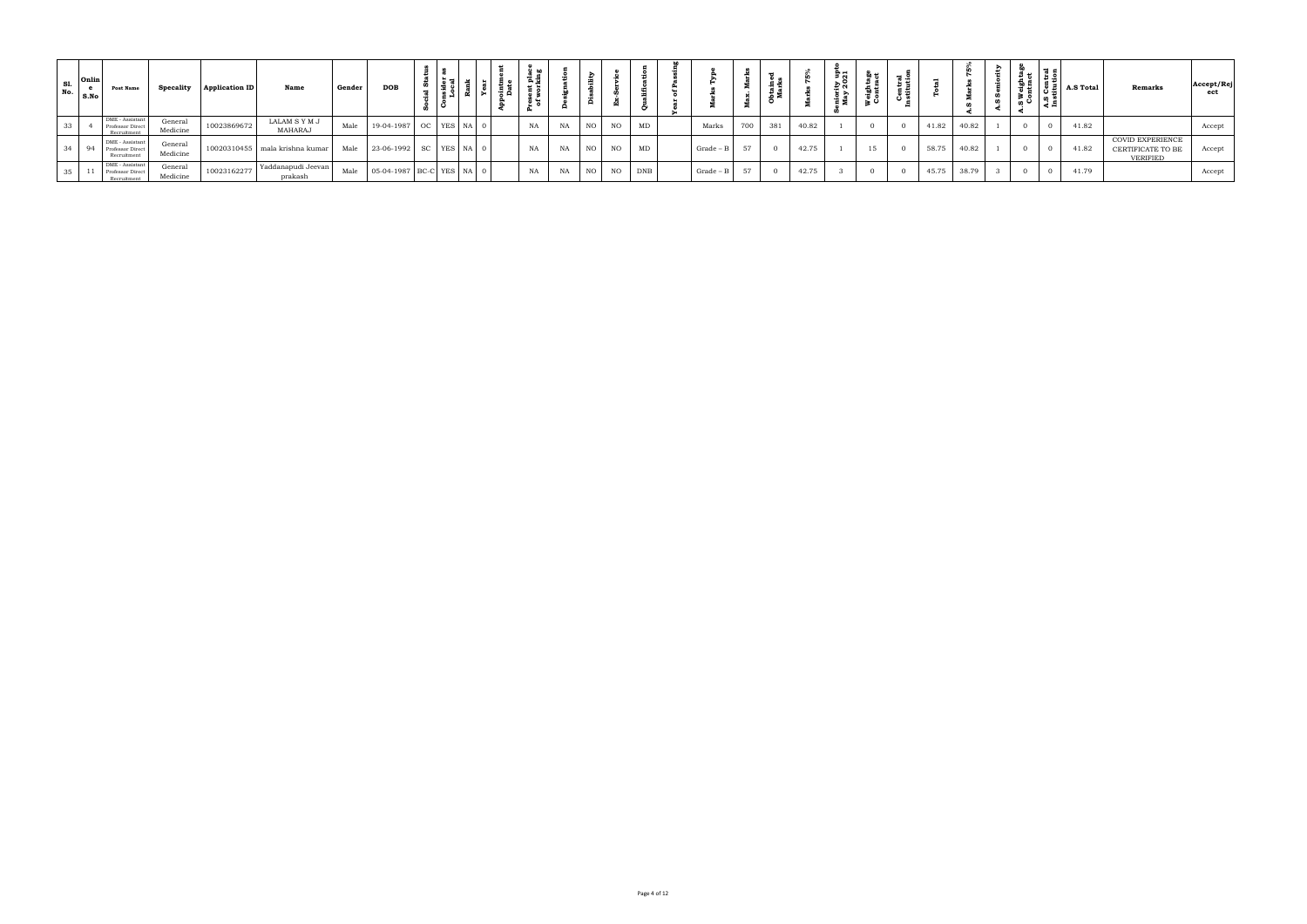| S1.<br>No.     | Onlin<br>e<br>S.No | <b>Post Name</b>                                                      | Specality          | <b>Application ID</b> | Name                                                | Gender | <b>DOB</b>                   | nsider<br>Local<br>ō.<br>$\overline{\textbf{a}}$<br>ಕಿ | Rank     | Present place<br>of working<br>ointm<br>Date<br>App | ă  | isability<br>Ä |     | Qualification | Ä<br>ិច<br>ä |             | Š<br><b>Мах.</b> | Obtai<br>Mar   | r<br>Marks | Seniority upt<br>May 2021 | Weightage<br>Contract | <b>Central</b><br>Institution |       | Е<br>Ø. | Seniorit<br>A.S | <b>A.S Weightag</b><br>Contract | Central<br>titution<br>A.S | A.S Total | <b>Remarks</b>                                                                                     | Accept/Rej<br>ect |
|----------------|--------------------|-----------------------------------------------------------------------|--------------------|-----------------------|-----------------------------------------------------|--------|------------------------------|--------------------------------------------------------|----------|-----------------------------------------------------|----|----------------|-----|---------------|--------------|-------------|------------------|----------------|------------|---------------------------|-----------------------|-------------------------------|-------|---------|-----------------|---------------------------------|----------------------------|-----------|----------------------------------------------------------------------------------------------------|-------------------|
|                | 83                 | DME - Assistan<br>Professor Direct<br>Recruitmen                      | General<br>Surgery | 10020913791           | M PRADEEP                                           | Male   | 09-05-1987                   | YES<br>OC                                              | NA       | NA<br>$\Omega$                                      | NA | NO             | NO. | $_{\rm MS}$   |              | Grade – B   | 57               | $\Omega$       | 42.75      | 5                         | 15                    | $\overline{0}$                | 62.75 | 45.64   | 5               | 15                              | $\Omega$                   | 65.64     |                                                                                                    | Accept            |
| $\overline{a}$ | 76                 | DME - Assistant<br>Professor Direct<br>Recruitmen                     | General<br>Surgery | 10021994336           | INDUKURI KAVYA                                      | Female | 24-05-1993                   | <b>YES</b><br>OC                                       | NA       | NA<br>$\Omega$                                      | NA | NO             | NO  | $_{\rm MS}$   |              | Marks       | 700              | 503            | 53.89      | 2                         | $\overline{0}$        | $\overline{0}$                | 55.89 | 53.89   | $\overline{2}$  |                                 | $\overline{0}$             | 55.89     |                                                                                                    | Accept            |
| $\mathbf{3}$   | 102                | DME - Assistant<br>Professor Direct<br>Recruitment                    | General<br>Surgery | 10020646875           | R E AZHAGAMUTHU                                     | Male   | 29-08-1980 BC-B YES NA 0     |                                                        |          | NA                                                  | NA | NO             | NO  | MS            |              | Marks       | 700              | 426            | 45.64      | 10                        | $\overline{2}$        | $\Omega$                      | 57.64 | 45.64   | 10              | $\Omega$                        | $\overline{0}$             | 55.64     | SR CANNOT BE<br>CONSIDERED AS<br>CONTRACT WEIGHTAGE<br><b>MARKS</b>                                | Accept            |
| $\overline{4}$ | 113                | DME - Assistant<br>Professor Direct<br>Recruitment                    | General<br>Surgery | 10019628115           | Golla Beesanna                                      | Male   | 08-01-1989   BC-D   YES   NA |                                                        |          | NA                                                  | NA | <b>NO</b>      | NO  | MS            |              | Grade - B+  | 70               | $\overline{0}$ | 52.5       | $\overline{4}$            | $\overline{0}$        | $\Omega$                      | 56.5  | 51.32   | $\overline{4}$  | $\overline{0}$                  | $\Omega$                   | 55.32     | PG MARKS MEMO<br>CERTIFICATE NOT<br>SUBMITTED,                                                     | Accept            |
| 5              | 80                 | DME - Assistant<br>Professor Direct<br>Recruitment                    | General<br>Surgery | 10019953444           | Nimmanapalli Dinesh<br>kumar reddy                  | Male   | 03-07-1988                   | OC                                                     | YES NA 0 | NA                                                  | NA | <b>NO</b>      | NO  | MS            |              | Marks       | 700              | 465            | 49.82      | 5                         | $\overline{2}$        | $\Omega$                      | 56.82 | 49.82   | 5               | $\overline{0}$                  | $\overline{0}$             | 54.82     | SR CANNOT BE<br>CONSIDERED AS<br>CONTRACT WEIGHTAGE<br>MARKS                                       | Accept            |
| 6              | 110                | DME - Assistant<br>Professor Direct<br>Recruitment                    | General<br>Surgery | 10020079891           | R PRANEETH                                          | Male   | 29-09-1988                   | SC<br><b>YES</b>                                       | $NA$ 0   | NA                                                  | NA | $_{\rm NO}$    | NO  | MS            |              | Marks       | 700              | 490            | 52.5       | 2                         | $\mathbf{0}$          | $\overline{0}$                | 54.5  | 52.5    | 2               | $\Omega$                        | $\Omega$                   | 54.5      |                                                                                                    | Accept            |
|                | 71                 | DME - Assistan<br>Professor Direct                                    | General<br>Surgery | 10022251684           | <b>DESU BHARATH</b><br>KUMAR                        | Male   | 30-08-1987                   | $_{\rm OC}$<br><b>YES</b>                              | NA       | NA                                                  | NA | NO             | NO  | MS            |              | Marks       | 700              | 451            | 48.32      | -6                        | $\overline{0}$        | $\overline{0}$                | 54.32 | 48.32   | 6               | $\Omega$                        | $\overline{0}$             | 54.32     | LATEST NOC FOR DR IS<br>NOT ENCLOSED                                                               | Reject            |
| 8              | 67                 | DME - Assistant<br>Professor Direct                                   | General<br>Surgery | 10021897606           | KALANGRI MURALI<br><b>KRISHNA</b>                   | Male   | 03-11-1983                   | ST<br>YES                                              | NA       | NA<br>$\cap$                                        | NA | NO             | NO  | MS            |              | Marks       | 700              | 437            | 46.82      | 7                         | $\overline{0}$        | $\overline{0}$                | 53.82 | 46.82   | 7               | $\Omega$                        | $\overline{0}$             | 53.82     |                                                                                                    | Accept            |
| 9              | 20                 | DME - Assistan<br>Professor Direct                                    | General<br>Surgery | 10023084846           | NERELLA DHARMA<br><b>TEJA</b>                       | Male   | 01-07-1989                   | OC<br><b>YES</b>                                       | NA       | NA                                                  | NA | $_{\rm NO}$    | NO  | MS            |              | Marks       | 700              | 388            | 41.57      | 2                         | 10                    | $\overline{0}$                | 53.57 | 41.57   | 2               | 10                              | $\overline{0}$             | 53.57     |                                                                                                    | Accept            |
| 10             | 37                 | DME - Assistant<br>Professor Direct<br>Recruitment                    | General<br>Surgery | 10022895268           | <b>GURRAM</b><br><b>SATYENDRA</b><br><b>RAMNADH</b> | Male   |                              | 12-04-1991   BC-B   YES   NA                           |          | NA                                                  | NA | NO             | NO  | MS            |              | Grade - B+  | 70               | $\overline{0}$ | 52.5       |                           | $\overline{0}$        | $\Omega$                      | 53.5  | 52.17   |                 | $\overline{0}$                  | $\Omega$                   | 53.17     |                                                                                                    | Accept            |
| 11             | 27                 | DME - Assistar<br>Professor Direct<br>Recruitment                     | General<br>Surgery | 10023567260           | Haranadh Sriharsha                                  | Male   |                              | 24-06-1986 BC-A YES NA 0                               |          | NA                                                  | NA | NO             | NO  | MS            |              | Marks       | 700              | 412            | 44.14      | 8                         | $\overline{0}$        | $\overline{0}$                | 52.14 | 44.14   | 8               | $\Omega$                        | $\overline{0}$             | 52.14     |                                                                                                    | Accept            |
| 12             | 55                 | DME - Assistan<br>Professor Direct<br>Recruitmen                      | General<br>Surgery | 1002272331            | TUTIKA NARASIMHA<br>SAIKIRAN                        | Male   |                              | 26-06-1987 BC-B YES NA 0                               |          | NA                                                  | NA | NO             | NO  | MS            |              | Marks       | 700              | 417            | 44.68      | $\overline{4}$            | 2.5                   | $\Omega$                      | 51.18 | 44.68   |                 | 2.5                             | $\mathbf{0}$               | 51.18     | SR NOT ENCLOSED                                                                                    | Reject            |
| 13             | 16                 | DME - Assistant<br>Professor Direct<br>Recruitmen                     | General<br>Surgery | 10022861235           | Sesham Jhansi                                       | Female |                              | 26-06-1989 BC-B YES NA 0                               |          | NA                                                  | NA | NO             | NO  | MS            |              | Marks       | 700              | 429            | 45.96      | $\overline{4}$            | $\overline{0}$        | $\overline{0}$                | 49.96 | 45.96   | $\overline{4}$  | $\Omega$                        | $\overline{0}$             | 49.96     | SR NOT ENCLOSED                                                                                    | Reject            |
| 14             | 39                 | DME - Assistant<br>Professor Direct<br>Recruitmen                     | General<br>Surgery | 10023342330           | Salivendra David                                    | Male   | 10-11-1990 BC-C              | <b>YES</b>                                             | NA       | NA<br>- 0                                           | NA | NO             | NO  | $_{\rm MS}$   |              | Marks       | 700              | 399            | 42.75      | 2                         | - 5                   | $\overline{0}$                | 49.75 | 42.75   | 2               |                                 | $\overline{0}$             | 49.75     |                                                                                                    | Accept            |
| 15             | 36                 | DME - Assistant<br>Professor Direct<br>Recruitmer                     | General<br>Surgery | 10023399645           | TATIKONDA SUMAN                                     | Male   | 27-07-1987 BC-B              | YES                                                    | NA       | NA<br>- 0                                           | NA | NO             | NO  | $_{\rm MS}$   |              | Marks       | 700              | 416            | 44.57      | - 5                       | $\overline{0}$        | $\overline{0}$                | 49.57 | 44.57   | 5               | $\Omega$                        | $\overline{0}$             | 49.57     |                                                                                                    | Accept            |
| 16             | 66                 | DME - Assistan<br>Professor Direct<br>Recruitment                     | General<br>Surgery | 10022451734           | BADIPATLA<br><b>/ENKATA NARAYAN</b>                 | Male   |                              | 12-06-1980 BC-B YES NA                                 |          | NA                                                  | NA | NO             | NO  | <b>DNB</b>    |              | Grade – B   | 57               | $\overline{0}$ | 42.75      | -9                        | $\overline{0}$        | $\overline{0}$                | 51.75 | 40.39   | -9              | $\overline{0}$                  | $\overline{0}$             | 49.39     |                                                                                                    | Accept            |
| 17             | 89                 | <b>ME</b> - Assistant<br>Professor Direct<br>Recruitment              | General<br>Surgery | 10020967532           | Hudugur Swamy<br>rajesh                             | Male   | 31-12-1991                   | SC                                                     | YES NA 0 | NA                                                  | NA | NO             | NO  | MS            |              | Grade - B+  | 70               | $\overline{0}$ | 52.5       | $\overline{a}$            | $\overline{a}$        | $\overline{0}$                | 56.5  | 47.35   | $\overline{a}$  | $\Omega$                        | $\overline{0}$             | 49.35     | SR CANNOT BE<br>CONSIDERED AS<br>CONTRACT WEIGHTAGE<br><b>MARKS</b>                                | Accept            |
| 18             | 75                 | DME - Assistan<br>Professor Direct<br>Recruitment                     | General<br>Surgery | 10022102470           | GANGADHARABHAT<br>LA PADMINI                        | Female | 29-06-1989                   | OC                                                     | YES NA 0 | NA                                                  | NA | NO             | NO  | $_{\rm MS}$   |              | Marks       | 700              | 440            | 47.14      | $\overline{a}$            | $\overline{0}$        | $\overline{0}$                | 49.14 | 47.14   | $\overline{a}$  | $\Omega$                        | $\overline{0}$             | 49.14     |                                                                                                    | Accept            |
| 19             | 43                 | DME - Assistant<br>Professor Direct<br>Recruitment                    | General<br>Surgery | 1002326051            | KURAKULA<br><b>JAGADEESH</b>                        | Male   | 15-01-1990                   | SC                                                     | YES NA 0 | NA                                                  | NA | NO             | NO  | MS            |              | Marks       | 700              | 428            | 45.86      | 2                         | $\overline{0}$        | $\Omega$                      | 47.86 | 45.86   | $\overline{a}$  |                                 | $\overline{0}$             | 47.86     |                                                                                                    | Accept            |
| 20             | 79                 | <b>DME</b> - Assistant<br>Professor Direct<br>Recruitment             | General<br>Surgery | 10021859571           | Kaila Vini                                          | Male   | 14-08-1988                   | SC                                                     | YES NA 0 | NA                                                  | NA | $_{\rm NO}$    | NO  | <b>MDS</b>    |              | $Grade - B$ | 57               | $\overline{0}$ | 42.75      | 5                         | $\overline{0}$        | $\overline{0}$                | 47.75 | 42.75   | $5\overline{)}$ | $\overline{0}$                  | $\overline{0}$             | 47.75     | Not Eligible for General<br>Surgeon                                                                | Reject            |
| 21             | 56                 | DME - Assistant<br>Professor Direct                                   | General<br>Surgery | 10021635213           | D VNSSVAMS<br>Mahalakshmi                           | Female | 04-08-1986                   | OC                                                     | YES NA 0 | NA                                                  | NA | NO             | NO  | M.Ch          |              | $Grade - B$ | 57               | $\overline{0}$ | 42.75      | 6                         | $\overline{0}$        | 5                             | 53.75 | 40.6    | 6               | $\Omega$                        | $\overline{0}$             | 46.6      |                                                                                                    | Accept            |
| 22             | 63                 | DME - Assistant<br>Professor Direct                                   | General<br>Surgery | 10022570493           | VADREVU<br>LINGAMAMBA DEVI                          | Female | 02-12-1983                   | OC                                                     | YES NA 0 | NA                                                  | NA | NO             | NO  | $_{\rm MS}$   |              | Marks       | 700              | 375            | 40.18      | 6                         | $\overline{0}$        | $\overline{0}$                | 46.18 | 40.18   | 6               | $\overline{0}$                  | $\overline{0}$             | 46.18     |                                                                                                    | Accept            |
| 23             | 78                 | DME - Assistant<br>Professor Direct                                   | General<br>Surgery | 10020739653           | VELLASIRI ASWATH<br>KUMAR                           | Male   | 04-09-1989 BC-D YES NA 0     |                                                        |          | NA                                                  | NA | <b>NO</b>      | NO  | $_{\rm MS}$   |              | Grade - B+  | 70               | $\overline{0}$ | 52.5       |                           | $\overline{0}$        | $\overline{0}$                | 53.5  | 44.03   |                 | $\overline{0}$                  | $\overline{0}$             | 45.03     |                                                                                                    | Accept            |
| 24             | 81                 | DME - Assistant<br>Professor Direct<br>Recruitment                    | General<br>Surgery | 10021798006           | Khambham Reddy<br>Venkata Rajesh<br>Reddy           | Male   | 14-07-1980 OC YES NA 0       |                                                        |          | NA                                                  | NA | NO             | NO  | <b>DNB</b>    |              | $Grade - A$ | 80               | $\mathbf{0}$   | 60         | 5                         | $\overline{0}$        | $\overline{0}$                | 65    | 39      | 5               | $\overline{0}$                  | $\overline{0}$             | 44        |                                                                                                    | Accept            |
| 25             | 73                 | <b>DME</b> - Assistant<br>Professor Direct<br>Recruitment             | General<br>Surgery | 10019312270           | KARNASULA BALAJI                                    | Male   | 27-11-1988 OC YES NA 0       |                                                        |          | NA                                                  | NA | NO             | NO  | MS            |              | $Grade - B$ | 57               | $\overline{0}$ | 42.75      | 5                         | $\overline{a}$        | $\overline{0}$                | 49.75 | 38.67   | 5               | $\overline{0}$                  | $\overline{0}$             | 43.67     | SR CANNOT BE<br>CONSIDERED AS<br>CONTRACT WEIGHTAGE<br><b>MARKS</b>                                | Accept            |
| 26             | 33                 | <b>ME</b> - Assistant<br>Professor Direct<br>≷ecruitmen               | General<br>Surgery | 10023452622           | Vankudavath Tagore                                  | Male   | 20-04-1990                   | <b>ST</b>                                              | YES NA 0 | NA                                                  | NA | NO             | NO  | $_{\rm MS}$   |              | $Grade - B$ | 57               | $\overline{0}$ | 42.75      |                           | $\overline{0}$        | $\overline{0}$                | 43.75 | 41.78   |                 | $\Omega$                        | $\overline{0}$             | 42.78     | SR NOT ENCLOSED                                                                                    | Reject            |
| 27             | 15                 | DME - Assistant<br>Professor Direct<br>Recruitment                    | General<br>Surgery | 10022977152           | A B JAGADEESH                                       | Male   | 05-06-1986                   | OC                                                     | YES NA 0 | NA                                                  | NA | <b>NO</b>      | NO  | M.Ch          |              | Grade - B+  | 70               | $\overline{0}$ | 52.5       |                           | 8                     | $\overline{0}$                | 61.5  | 37.5    | $\overline{4}$  | $\overline{0}$                  | $\overline{0}$             | 41.5      | PG GEN SURGERY<br>MARKS MEMO NOT<br>ENCLOSED                                                       | Reject            |
| 28             | 48                 | <b>ME</b> - Assistant<br>Professor Direct<br>Recruitment              | General<br>Surgery | 10022902406           | <b>GALI DIVYA</b>                                   | Female | 10-06-1989                   | OC                                                     | YES NA 0 | NA                                                  | NA | NO             | NO  | M.Ch          |              | Grade - B+  | 70               | $\overline{0}$ | 52.5       | $\overline{0}$            | $\overline{0}$        | $\overline{0}$                | 52.5  | 37.5    | $\overline{4}$  | $\overline{0}$                  | $\overline{0}$             | 41.5      | PG GEN SURGERY<br>MARKS MEMO NOT<br><b>ENCLOSED</b>                                                | Reject            |
| 29             | 93                 | DME - Assistant<br>Professor Direct<br>Recruitment<br>DME - Assistant | General<br>Surgery | 10020788879           | CHILUKALA SAI<br>PRANEETH                           | Male   | 14-02-1990 OC                |                                                        | YES NA 0 | NA                                                  | NA | NO             | NO  | M.Ch          |              | Grade - B+  | 70               | $\overline{0}$ | 52.5       | $\overline{0}$            | $\overline{0}$        | $\overline{0}$                | 52.5  | 37.5    | $\overline{4}$  | $\overline{0}$                  | $\overline{0}$             | 41.5      | MS GENERAL SURGERY<br><b>MARKS NOT ENCLOSEL</b>                                                    | Accept            |
| 30             | 103                | Professor Direct                                                      | General<br>Surgery | 10020262321           | Y SOMESWARA<br>REDDY                                | Male   | 22-07-1989                   | OC<br><b>YES</b>                                       | NA       | NA<br>$\Omega$                                      | NA | NO             | NO  | <b>DNB</b>    |              | Marks       | 700              | 357            | 38.25      |                           | $\overline{0}$        | $\overline{0}$                | 39.25 | 38.25   |                 | $\overline{0}$                  | $\overline{0}$             | 39.25     |                                                                                                    | Accept            |
| 31             | 96                 | DME - Assistant<br>Professor Direct<br>Recruitment                    | General<br>Surgery | 10020980914           | pappu raviteja                                      | Male   | 04-10-1987                   | OC                                                     | YES NA   | NA                                                  | NA | NO             | NO  | MS            |              | $Grade - A$ | 80               | $\mathbf{0}$   | 60         | $\overline{4}$            | $\overline{0}$        | $\overline{0}$                | 64    | 37.5    | $\overline{0}$  | $\overline{0}$                  | $\overline{0}$             | 37.5      | SSC AND STUDY<br>CERTIFICATES NOT<br>ENCLOSED, MS GEN<br><b>SURGERY MARKS</b><br>MEMO NOT ENCLOSED | Reject            |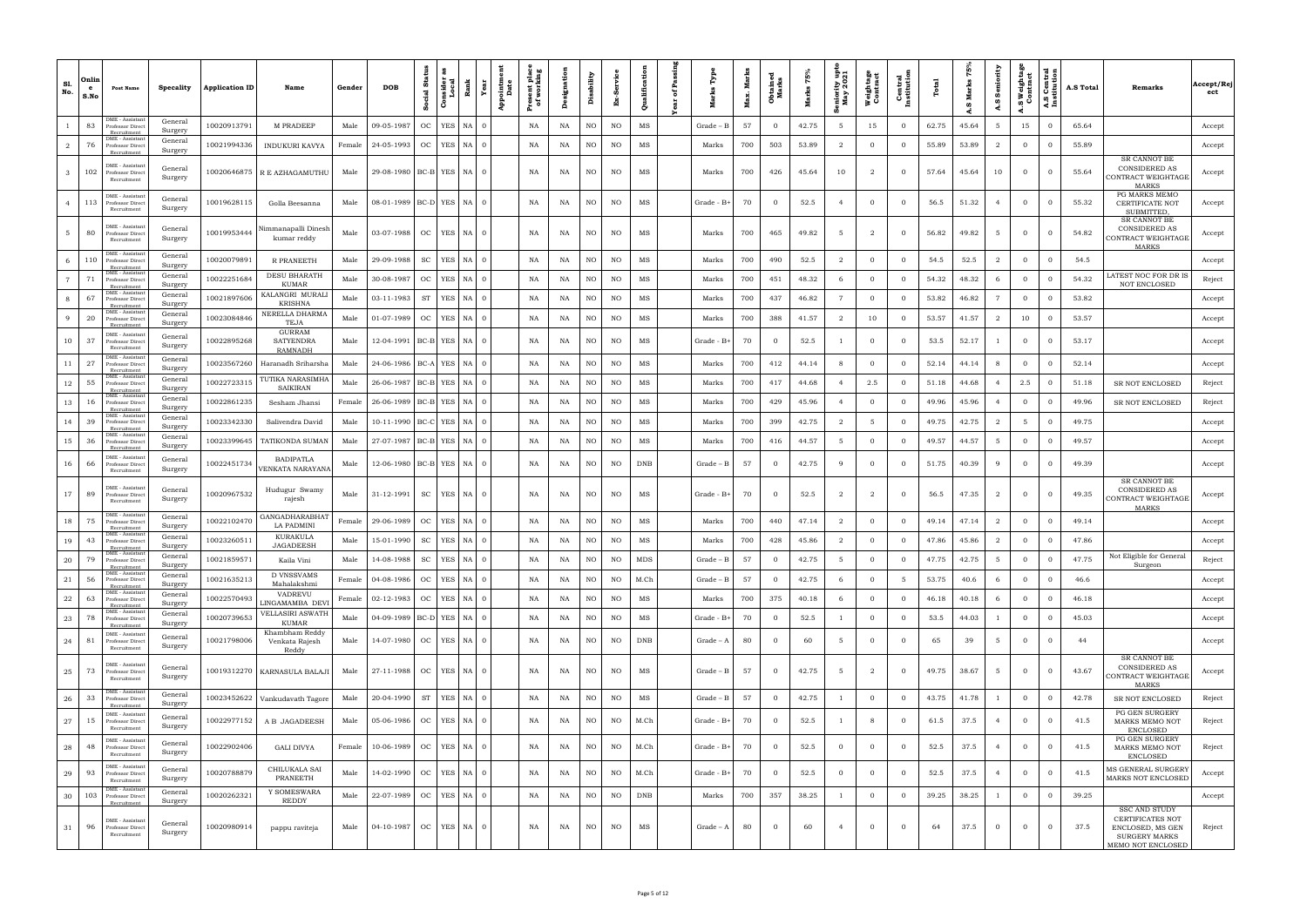| S1.<br>No.     | Onlin<br>e<br>S.No | <b>Post Name</b>                                   | Specality                 | <b>Application ID</b> | Name                                 | Gender | <b>DOB</b>                    | $di$ | Consider<br>Local | Rank<br>∣≽ | int<br>Date<br>ąд | plac<br>king<br>Present<br>of work | ó         | Шty<br>Ä  |     | alifica     |             | ្ពឹ<br>×<br>Max | <b>Obtaine</b><br>Marks |       | eniority upt<br>May 2021 | Weightage<br>Contract | <b>Central</b><br>Institution |       | Б<br>Mark<br>S) | Seni<br>A.S | .S Weightag<br>Contract<br>ä | Central<br>titution | A.S Total | Remarks                                                                                  | Accept/Rej<br>ect |
|----------------|--------------------|----------------------------------------------------|---------------------------|-----------------------|--------------------------------------|--------|-------------------------------|------|-------------------|------------|-------------------|------------------------------------|-----------|-----------|-----|-------------|-------------|-----------------|-------------------------|-------|--------------------------|-----------------------|-------------------------------|-------|-----------------|-------------|------------------------------|---------------------|-----------|------------------------------------------------------------------------------------------|-------------------|
|                | 86                 | DME - Assistan<br>Professor Direct<br>Recruitment  | Obstetrics<br>Gynaecology | 10019489040           | sathineedi pavani                    | Female | 30-07-1987                    | OC   | <b>YES</b>        | $NA$ 0     |                   | NA                                 | NA        | NO.       | NO  | MS          | Marks       | 700             | 498                     | 53.36 |                          | $\Omega$              | $\Omega$                      | 58.36 | 53.36           |             | $\Omega$                     | $\Omega$            | 58.36     |                                                                                          | Accept            |
| 2              | 68                 | DME - Assistant<br>Professor Direc                 | Obstetrics<br>Gynaecology | 10019907460           | <b>ULLOM SRUJANA</b>                 | Female | 09-01-1985 BC-D YES           |      |                   | $NA$ 0     |                   | NA                                 | NA        | <b>NO</b> | NO  | <b>DNB</b>  | Marks       | 700             | 376                     | 40.29 | -6                       | 10                    |                               | 56.29 | 40.29           |             | 10                           | $\Omega$            | 56.29     |                                                                                          | Accept            |
| $\mathbf{3}$   | 30                 | DME - Assistan<br>Professor Direo<br>Recruitment   | Obstetrics<br>Gynaecology | 10023496957           | <b>GEDDAM SWARUPA</b>                | Female | 29-11-1990                    | SC   | <b>YES</b>        | $NA$ 0     |                   | <b>NA</b>                          | <b>NA</b> | NO.       | NO. | MS          | Marks       | 700             | 405                     | 43.39 |                          |                       |                               | 47.39 | 43.39           |             | 10                           | $\Omega$            | 55.39     |                                                                                          | Accept            |
|                | 25                 | ME - Assistant<br>Professor Direct<br>Recruitment  | Obstetrics<br>Gynaecology | 10022246899           | Sadhu Suneetha                       |        | Female 28-09-1985 OC YES NA 0 |      |                   |            |                   | NA                                 | NA        | NO.       | NO  | MS          | Marks       | 700             | 425                     | 45.54 |                          | 10                    | $\Omega$                      | 56.54 | 45.54           |             | 7.49                         | $\overline{0}$      | 54.03     | COVID WEIGHATAGE<br>CAN BE CONSIDERED<br>ONLY AFTER<br><b>COMPLETION OF SR</b><br>PERIOD | Accept            |
| 5 <sup>5</sup> | 50                 | DME - Assistan<br>Professor Direct<br>Recruitment  | Obstetrics<br>Gynaecology | 10022835496           | <b>BOTCHA NL</b><br><b>SRAVANTHI</b> | Female | 24-01-1984 BC-D YES           |      |                   | $NA$ 0     |                   | NA                                 | NA        | NO.       | NO. | MS          | Marks       | 700             | 408                     | 43.71 | $7^{\circ}$              | $\overline{0}$        | $\Omega$                      | 50.71 | 43.71           | 7           | $\Omega$                     | $\overline{0}$      | 50.71     |                                                                                          | Accept            |
| 6              | 60                 | DME - Assistant<br>Professor Direct<br>Recruitmen  | Obstetrics<br>Gynaecology | 10022591839           | <b>GOKAPAI MADHURI</b>               | Female | 20-02-1990                    |      | SC YES            | NA 0       |                   | NA                                 | NA        | NO        | NO  | $_{\rm MS}$ | Marks       | 700             | 436                     | 46.71 |                          | $\Omega$              |                               | 48.71 | 46.71           |             |                              | $\Omega$            | 48.71     |                                                                                          | Accept            |
|                |                    | DME - Assistant<br>Professor Direct<br>Recruitment | Obstetrics<br>Gynaecology | 10022967182           | VALLEPU VIJAYA<br>KUMARI             |        | Female 04-12-1984 BC-D YES    |      |                   | $NA$ 0     |                   | NA                                 | NA        | NO.       | NO. | <b>DNB</b>  | Marks       | 700             | 395                     | 42.32 | -6                       | - 5                   | $\Omega$                      | 53.32 | 42.32           | -6          | $\Omega$                     | $\Omega$            | 48.32     | CONTRACT WEIGHTAGE<br>CANNOT BE<br>CONSIDERED                                            | Accept            |
| 8              | 47                 | DME - Assistant<br>Professor Direc<br>Recruitment  | Obstetrics<br>Gynaecology | 10022847035           | KOLLI SRAVANTHI                      | Female | 14-01-1992 BC-D YES           |      |                   | $NA$ 0     |                   | NA                                 | <b>NA</b> | NO.       | NO  | MS          | $Grade - B$ | 57              | $\Omega$                | 42.75 | -2                       | $\Omega$              | $\Omega$                      | 44.75 | 45.86           | -2          | $\Omega$                     | $\Omega$            | 47.86     |                                                                                          | Accept            |
| $\mathbf{Q}$   |                    | DME - Assistant<br>Professor Direct<br>Recruitmen  | Obstetrics<br>Gynaecology | 10023815736           | Peddireddi Mahati<br>Sudhakar        | Female | 02-05-1991                    |      | OC YES            | $NA$ 0     |                   | NA                                 | NA        | NO.       | NO. | MS          | Marks       | 700             | 409                     | 43.82 | 2                        | $\Omega$              | $\Omega$                      | 45.82 | 43.82           | 2           | $\Omega$                     | $\Omega$            | 45.82     |                                                                                          | Accept            |
| 10             | 42                 | DME - Assistan<br>Professor Direct<br>Recruitmen   | Obstetrics<br>Gynaecology | 10021235715           | Veeraghattapu Divija                 | Female | 15-06-1988 BC-A YES           |      |                   | $NA$ 0     |                   | NA                                 | NA        | NO        | NO  | $_{\rm MS}$ | Marks       | 700             | 401                     | 42.96 |                          | $\Omega$              |                               | 44.96 | 42.96           |             |                              | $\Omega$            | 44.96     |                                                                                          | Accept            |
| 11             | 108                | DME - Assistan<br>Professor Direc<br>Recruitment   | Obstetrics<br>Gynaecology | 10020384842           | PALA KEERTHI                         | Female | 14-06-1991                    | OC   | <b>YES</b>        | $NA$ 0     |                   | NA                                 | NA        | NO.       | NO  | <b>MS</b>   | Marks       | 700             | 391                     | 41.89 |                          | $\Omega$              |                               | 44.89 | 41.89           |             |                              | $\Omega$            | 44.89     |                                                                                          | Accept            |
| 12             | q                  | DME - Assistant<br>Professor Direct<br>Recruitment | Obstetrics<br>Gynaecology | 10022695756           | <b>BHUMIREDDY</b><br>KARUNA          | Female | 02-06-1984                    | OC   | <b>YES</b>        | $NA$ 0     |                   | NA                                 | NA        | NO        | NO  | <b>DNB</b>  | Marks       | 700             | 362                     | 38.79 | -5                       | $\Omega$              | $\Omega$                      | 43.79 | 38.79           | -5          | $\Omega$                     | $\Omega$            | 43.79     | NOC NOT SUBMITTED                                                                        | Reject            |
| 13             | -14                | DME - Assistant<br>Professor Direc<br>Recruitme    | Obstetrics<br>Gynaecology | 10023592467           | Gopisetty Lakshmi                    | Female | 03-01-1986                    | OC   | <b>YES</b>        | $NA$ 0     |                   | NA                                 | NA        | NO.       | NO. | <b>DNB</b>  | Marks       | 700             | 350                     | 37.5  |                          | $\Omega$              | $\Omega$                      | 42.5  | 37.5            |             |                              | $\Omega$            | 42.5      | NOC FOR DR NOT<br><b>SUBMITTED</b>                                                       | Reject            |
| 14             | 84                 | DME - Assistar<br>Professor Dire<br>Recruitmen     | Obstetrics<br>Gynaecology | 10021662184           | Dake Mrudula                         | Female | 24-07-1991                    | SC   | <b>YES</b>        | $NA$ 0     |                   | NA                                 | NA        | NO.       | NO. | MS          | Marks       | 700             | 375                     | 40.18 | -2                       | $\Omega$              | $\Omega$                      | 42.18 | 40.18           |             |                              | $\Omega$            | 42.18     |                                                                                          | Accept            |
| 15             | -8                 | DME - Assistant<br>Professor Direct<br>Recruitme   | Obstetrics<br>Gynaecology | 10019463088           | YALLA SRUJAN                         | Male   | 24-01-1989 BC-D YES           |      |                   | $NA$ 0     |                   | NA                                 | NA        | NO        | NO  | MS          | Marks       | 700             | 350                     | 37.5  |                          | $\Omega$              | $\Omega$                      | 41.5  | 37.5            |             | $\Omega$                     | $\Omega$            | 41.5      |                                                                                          | Accept            |
| 16             | 12                 | DME - Assistan<br>Professor Direct<br>Recruitment  | Obstetrics<br>Gynaecology | 10023753217           | ANAGALLU<br>PRASANTHI                | Female | 30-08-1988                    | SC   | <b>YES</b>        | $NA$ 0     |                   | NA                                 | NA        | NO.       | NO  | <b>DNB</b>  | No Marks    | 50              | $\Omega$                | 37.5  |                          |                       |                               | 41.5  | 37.5            |             |                              | - 0                 | 41.5      |                                                                                          | Accept            |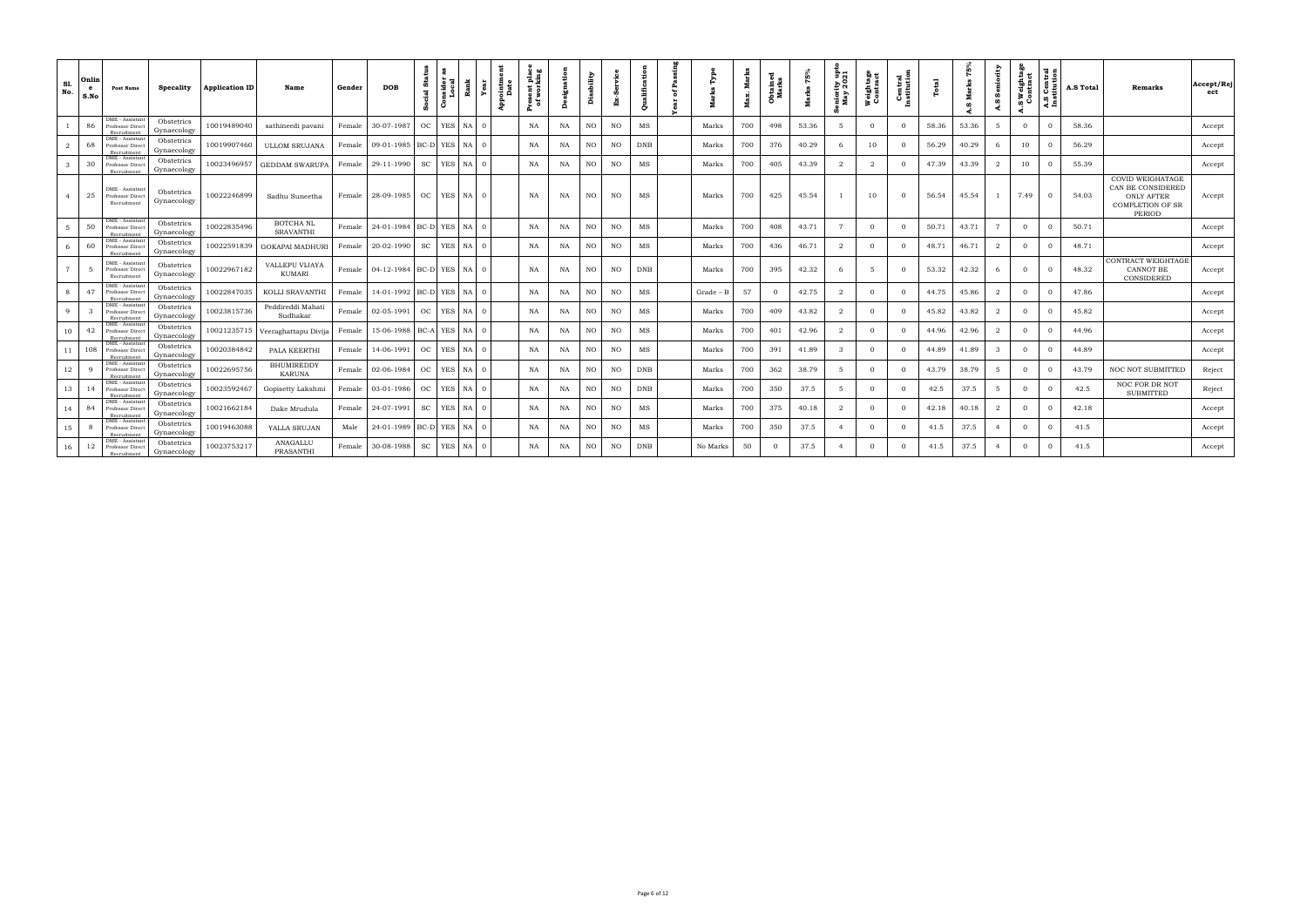| S1.<br>No.      | Onlin<br>e.<br>S.No | <b>Post Name</b>                                   | Specality                     | <b>Application ID</b> | Name                                                 | Gender | <b>DOB</b>                     | ö.<br>ਰ   | æ<br>Consider<br>Local | Rank<br>Year   | ង ក្ន<br>£ | មិ ដ<br>ដ<br>9.5<br>ឌី ៦ | ್ಷ<br>$\Delta$ | ability<br>Ã |           | ల           |             | ま<br>Мах. | btain<br>Mark |       | ity up<br>2021<br>nior<br>May | Weighta <sub>i</sub><br>Contrac |          |       | N<br>톱 | စိ<br>A.S | .S Weightag<br>Contract | Central<br>titution<br>49 | <b>A.S Total</b> | <b>Remarks</b>                    | Accept/Rej<br>ect |
|-----------------|---------------------|----------------------------------------------------|-------------------------------|-----------------------|------------------------------------------------------|--------|--------------------------------|-----------|------------------------|----------------|------------|--------------------------|----------------|--------------|-----------|-------------|-------------|-----------|---------------|-------|-------------------------------|---------------------------------|----------|-------|--------|-----------|-------------------------|---------------------------|------------------|-----------------------------------|-------------------|
|                 | 62                  | DME - Assistant<br>Professor Direct<br>Recruitment | Orthopaedics                  | 10022552220           | <b>GUDIPATI</b><br><b>RAVIKUMAR</b>                  | Male   | 06-06-1988 BC-B YES NA         |           |                        | $\Omega$       |            | NA                       | NA             | NO.          | <b>NO</b> | MS          | Marks       | 600       | 469           | 58.62 |                               |                                 |          | 64.62 | 50.25  |           | $\Omega$                |                           | 56.25            |                                   | Accept            |
|                 | 85                  | DME - Assistant<br>Professor Direct<br>Recruitment | Orthopaedics                  | 10021573555           | yammala satish<br>kumar                              | Male   | $03 - 04 - 1985$               | SC        | YES NA                 | $\Omega$       |            | NA                       | NA             | NO           | NO        | MS          | Marks       | 700       | 463           | 49.61 |                               |                                 |          | 55.61 | 49.61  |           | $\Omega$                |                           | 55.61            | 1 YEAR SR PERIOD NOT<br>COMPLETED | Reject            |
|                 | 31                  | DME - Assistant<br>Professor Direct<br>Recruitment | Orthopaedics                  | 10023470770           | <b>GUNDEPALLI</b><br>PRANEETH KUMAR<br><b>REDDY</b>  | Male   | $03-07-1987$ OC                |           | YES NA 0               |                |            | NA                       | NA             | NO           | NO.       | MS          | Marks       | 700       | 451           | 48.32 |                               |                                 |          | 54.32 | 48.32  |           | $\Omega$                |                           | 54.32            |                                   | Accept            |
|                 | 53                  | DME - Assistant<br>Professor Direct<br>Recruitment | Orthopaedics                  | 10021947058           | THIRUVEEDHULA<br>pavan kumar                         | Male   | 19-03-1988 OC                  |           | YES NA                 | $\Omega$       |            | NA                       | NA             | NO.          | NO.       | MS          | Grade - B+  | 70        | $\Omega$      | 52.5  |                               | $\Omega$                        |          | 57.5  | 48     |           | $\Omega$                | $\Omega$                  | 53               |                                   | Accept            |
|                 | 88                  | DME - Assistant<br>Professor Direct<br>Recruitment | Orthopaedics                  | 10021534801           | rednam surya bhagya<br>manjeera                      | Female | $01-01-1991$ OC                |           | YES NA                 | $\overline{0}$ |            | NA                       | NA             | NO           | NO.       | MS          | Marks       | 700       | 455           | 48.75 |                               |                                 |          | 50.75 | 48.75  | -2        | $\Omega$                |                           | 50.75            |                                   | Accept            |
|                 | 111                 | DME - Assistant<br>Pecnitment                      | Professor Direct Orthopaedics | 10019780828           | kora sai sujith                                      | Male   | 25-02-1988                     | OC        | YES NA                 |                |            | NA                       | NA             | NO           | NO        | $_{\rm MS}$ | Marks       | 700       | 436           | 46.71 |                               |                                 |          | 50.71 | 46.71  |           | $\Omega$                |                           | 50.71            |                                   | Accept            |
|                 | 22                  | DME - Assistant<br>Pecruitmen                      | Professor Direct Orthopaedics | 10022023050           | chintaginjala<br>Madhusudhana rao                    | Male   | 18-06-1979                     | <b>SC</b> | YES NA                 | $\Omega$       |            | NA                       | NA             | <b>NO</b>    | NO.       | MS          | Marks       | 700       | 379           | 40.61 | 10                            |                                 |          | 50.61 | 40.5   | 10        | $\Omega$                |                           | 50.5             |                                   | Accept            |
|                 | 49                  | DME - Assistant                                    | Professor Direct Orthopaedics | 10022859083           | Parakala Mahesh<br>kumar                             | Male   | 10-07-1991 BC-B YES NA         |           |                        | $\overline{0}$ |            | NA                       | NA             | NO.          | NO.       | MS          | Marks       | 800       | 516           | 48.38 |                               | $\Omega$                        |          | 49.38 | 48.38  |           | $\Omega$                |                           | 49.38            |                                   | Accept            |
|                 | 91                  | DME - Assistant<br>Recruitmen                      | Professor Direct Orthopaedics | 10021039838           | Varigonda Sivani                                     | Female | 10-10-1991   OC   YES   NA   0 |           |                        |                |            | NA                       | NA             | NO.          | NO        | MS          | $Grade - B$ | 57        | $\Omega$      | 42.75 | 2                             | $\Omega$                        | $\Omega$ | 44.75 | 46.18  | 2         | $\Omega$                | $\Omega$                  | 48.18            |                                   | Accept            |
| 10              |                     | DME - Assistant<br>Professor Direct<br>Recruitment | Orthopaedics                  | 10023766830           | KAKUMANU RAVI<br>KIRAN                               | Male   | 31-05-1985 BC-B YES NA         |           |                        | $\Omega$       |            | NA                       | NA             | NO.          | <b>NO</b> | MS          | Marks       | 700       | 390           | 41.79 |                               |                                 |          | 47.79 | 41.79  |           | $\overline{O}$          | $\Omega$                  | 47.79            |                                   | Accept            |
| 11              | 104                 | DME - Assistant<br>Professor Direct<br>Recruitment | Orthopaedics                  | 10019880890           | Pathivada<br>Manikumar                               | Male   | 19-08-1991 BC-D YES NA 0       |           |                        |                |            | NA                       | NA             | NO           | NO        | MS          | Marks       | 700       | 413           | 44.25 | $\mathcal{D}$                 |                                 |          | 46.25 | 44.25  | -2        | $\overline{0}$          | $\Omega$                  | 46.25            |                                   | Accept            |
| 12              | 24                  | DME - Assistant<br>Professor Direct<br>Recruitment | Orthopaedics                  | 10023649818           | PATLURI ROHITRAJ                                     | Male   | 12-06-1987 BC-D YES NA 0       |           |                        |                |            | NA                       | NA             | NO           | NO        | MS          | Marks       | 700       | 375           | 40.18 |                               |                                 |          | 46.18 | 40.18  |           | $\Omega$                |                           | 46.18            |                                   | Accept            |
| 13 <sup>1</sup> | 95                  | DME - Assistant<br>Recruitment                     | Professor Direct Orthopaedics | 10021129999           | NARAPAREDDY<br><b>BRAHMA HARSHA</b><br>VARDHAN REDDY | Male   | $01-07-1991$ OC                |           | YES NA 0               |                |            | NA                       | NA             | NO           | NO.       | MS          | Marks       | 700       | 386           | 41.36 |                               |                                 |          | 44.36 | 41.36  |           | $\Omega$                |                           | 44.36            |                                   | Accept            |
| 14              | 107                 | DME - Assistant<br>Professor Direct<br>Recruitment | Orthopaedics                  |                       | 10020477272 Madamanchi Harsha                        | Male   | $02-08-1989$ OC                |           | YES NA                 | $\overline{0}$ |            | NA                       | NA             | NO.          | NO.       | MS          | Marks       | 700       | 384           | 41.14 | 2                             | $\Omega$                        |          | 43.14 | 41.14  | -2        | $\overline{0}$          | $\Omega$                  | 43.14            |                                   | Accept            |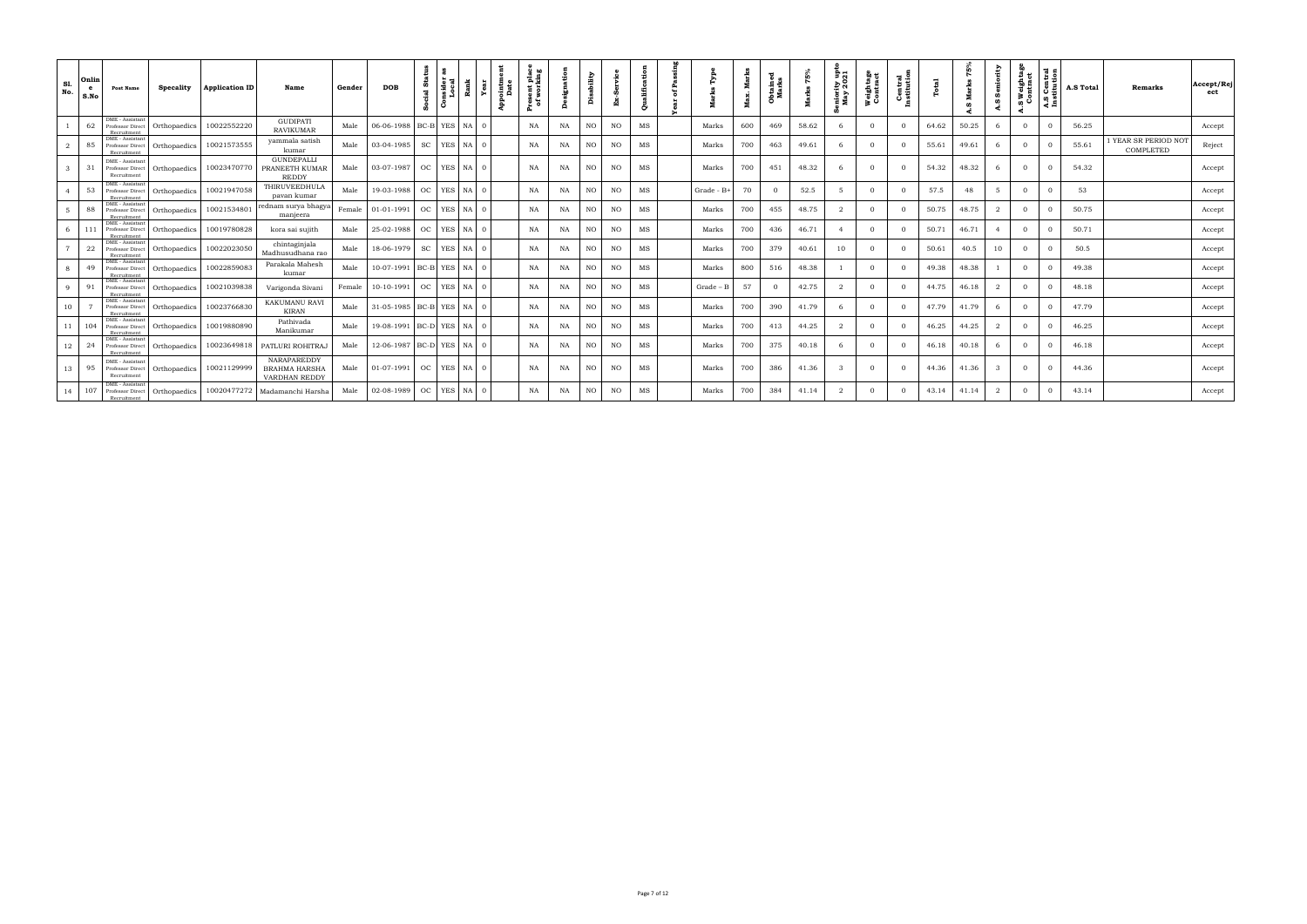| <b>Sl. No.</b> | ΡŞ.<br>ω<br>Ő | Post Name                 | Specality   | <b>Application ID</b> | Name                              | Gender | <b>DOB</b>                                        |    | ಕ          | ۶ë |                          |                                                                 |                                                                         | ⋗<br>ã | Ø. |          |                                    |    | Mar  |                | Senion<br>upto la<br>Weight<br>Contr |                |                                   | $\sqrt{a}$                        |                | A.S<br>ight<br>B. | . .<br>Cer<br>titu<br>ãÅ |               | <b>Remarks</b>                                               | Accept<br>/Reject |
|----------------|---------------|---------------------------|-------------|-----------------------|-----------------------------------|--------|---------------------------------------------------|----|------------|----|--------------------------|-----------------------------------------------------------------|-------------------------------------------------------------------------|--------|----|----------|------------------------------------|----|------|----------------|--------------------------------------|----------------|-----------------------------------|-----------------------------------|----------------|-------------------|--------------------------|---------------|--------------------------------------------------------------|-------------------|
|                | 43            | DME-<br>Lateral<br>Entry  | Anaesthesia | 10022916742           | SHAIK<br>MOHAMMED<br>GHIYAZUDDIN  | Male   | 15-11-1983 BC-E YES 525 2008 29-01-2009           |    |            |    |                          | Andhra Pradesh<br>Vaidya Vidhana<br>Parishad (APVVI             | Civil assistant<br>surgeon                                              |        |    | NO NO MD | Grade<br>$-A$                      | 80 | 60   |                | $\Omega$                             | $\Omega$       |                                   | 66 44.8                           | 6              | $\overline{0}$    |                          | $0\quad 50.8$ | Rank No. 18622,<br>Latest NOC not<br>closed                  | Reject            |
|                | 36            | DME-<br>Lateral<br>Entry  | Anaesthesia | 10021357709           | K VENKATA JAYA<br><b>SUMAN</b>    | Male   | 11-08-1983                                        | OC |            |    | YES 341 2008 06-02-2009  | Andhra Pradesh<br>Vaidya Vidhana<br>Parishad (APVVF             | Specialist CAS   NO   NO   MD                                           |        |    |          | Marks 700 465 49.8 6               |    |      |                |                                      |                |                                   | $0 \quad 0 \quad 55.8 \quad 49.8$ | 6              | $\overline{0}$    |                          |               | 0   55.8   Rank No. 18761   Accept                           |                   |
|                | 31            | DME-<br>Lateral<br>Entry  | Anaesthesia | 10019717799           | Karanam Swetha                    |        | Female 16-02-1985                                 | OC |            |    | YES 382 2010 31-03-2011  | Andhra Pradesh<br>Vaidya Vidhana<br>Parishad (APVVP)            | CAS Special                                                             |        |    | NO NO MD | Marks 700 421 45.1 4               |    |      |                | $\overline{0}$                       | $\overline{0}$ | 49.1 45.1                         |                                   | $\overline{4}$ | $\overline{0}$    |                          | $0 \mid 49.1$ | Rank No. 19228,<br>APMC not<br>enclosed                      | Accept            |
|                | 60            | DME -<br>Lateral<br>Entry | Anaesthesia | 10023065715           | <b>GOLLA SIVA</b><br><b>KUMAR</b> | Male   | 01-03-1984   BC-D   YES   240   2014   13-02-2014 |    |            |    |                          | Andhra Pradesh<br>Vaidya Vidhana<br>Parishad (APVVF             | civil asst surgeon NO NO MD                                             |        |    |          | Marks 700 425 45.5                 |    |      | 2              | $\Omega$                             | $\overline{0}$ | 47.5 45.5                         |                                   | $\mathcal{D}$  | $\overline{0}$    |                          | $0 \mid 47.5$ | Rank No. 19767,<br>Latest NOC not<br>enclosed                | Reject            |
|                | 73            | DME-<br>Lateral<br>Entry  | Anaesthesia | 10021754595           | Vattikuti Lakshmi<br>Sakuntala    |        | Female 09-05-1983 OC                              |    | <b>YES</b> |    | NA 2014 07-02-2014       | Directorate of<br>Public Health &<br>Family Welfare<br>(DPH&FW) | Civil Assistant<br>Surgeon                                              |        |    | NO NO MD | Grade<br>$B+$                      | 70 | 52.5 | $\overline{0}$ |                                      |                | $0 \quad 0 \quad 52.5 \quad 49.2$ |                                   |                | $\overline{0}$    |                          | 49.2          | Rank No. 19976,<br>Original Pg Marks<br>Memo Not<br>enclosed | Accept            |
|                | 65            | DME-<br>Lateral<br>Entry  | Anaesthesia | 10022310907           | MADIREDDY<br>THULASI              |        | Female 03-06-1988                                 | OC |            |    | YES   NA 2018 21-12-2018 | Andhra Pradesh<br>Vaidya Vidhana<br>Parishad (APVVP)            | <b>CIVIL</b><br><b>ASSISTANT</b><br><b>SURGEON</b><br><b>SPECIALIST</b> |        |    | NO NO MD | Marks 700 479 51.3 3 0 0 54.3 51.3 |    |      |                |                                      |                |                                   |                                   | $\mathcal{E}$  | $\overline{0}$    |                          | $0 \mid 54.3$ | APVVP, Latest<br>NOC not enclosed                            | Reject            |

## **Notification No. 2/2021 - Lateral Entry of Assistant Professors - Provisional List**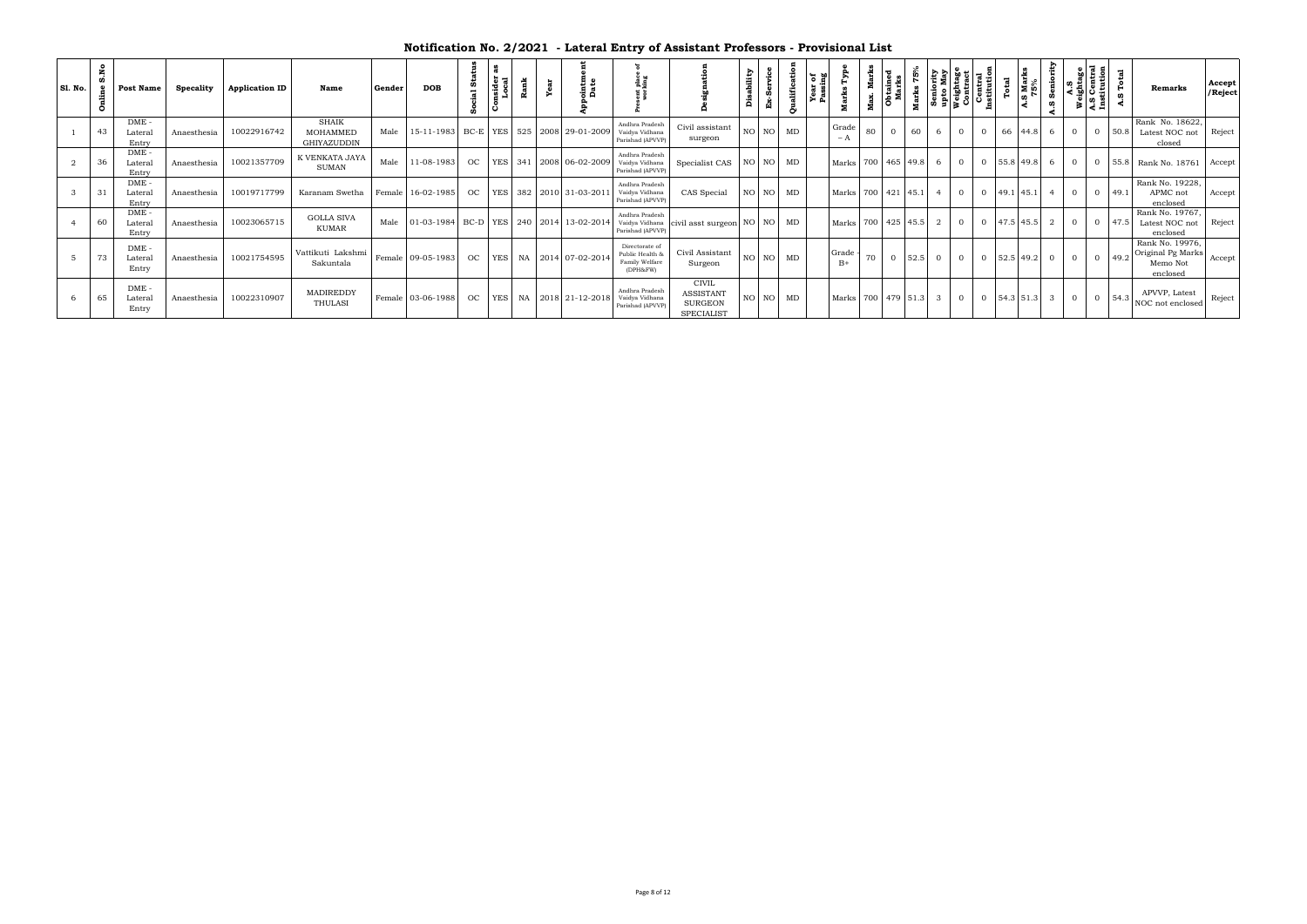| <b>S1. No.</b> | Ρ.<br>Ø.<br>Online | Post Name                      | Specality           | <b>Application ID</b> | Name                                                         | Gender | <b>DOB</b>                                                 | Statu<br>cial<br>တိ | nsider<br>Local<br>පි | Rank |                | Appointm<br>Date                       |                                                                 |                                                                         | Disability | -Service  | Qualification | Year<br>Passi | Ĕ<br><b>Marks</b> | Mark<br><b>Obtained</b><br>Marks<br>Max. | 75%<br>Marks |                 | Seniority<br>upto May<br>weightage<br>Contrad<br>Central<br>Linstitution |                | Total                          | <b>A.S Man</b><br>75% | Seniority<br>S<br>નં | Weighta        | A.S Central<br>Institu <u>tion</u> | Total<br>w     | Remarks                                                            | Accept<br>/Reject |
|----------------|--------------------|--------------------------------|---------------------|-----------------------|--------------------------------------------------------------|--------|------------------------------------------------------------|---------------------|-----------------------|------|----------------|----------------------------------------|-----------------------------------------------------------------|-------------------------------------------------------------------------|------------|-----------|---------------|---------------|-------------------|------------------------------------------|--------------|-----------------|--------------------------------------------------------------------------|----------------|--------------------------------|-----------------------|----------------------|----------------|------------------------------------|----------------|--------------------------------------------------------------------|-------------------|
|                | 75                 | $DME -$<br>Lateral<br>Entry    | General<br>Medicine | 10022377135           | Konathum Dr K N V<br><b>RAJANI DEVI</b>                      |        | Female   28-08-1973   BC-D   YES   16438 2005   25-05-2005 |                     |                       |      |                |                                        | Andhra Pradesł<br>Vaidya Vidhana<br>Parishad (APVVP)            | Specialist Civil<br>Assistant<br>Surgeon                                |            | NO NO     | MD            |               | Grade             | 57<br>$\mathbf{0}$                       | 42.8         |                 | $\mathbf{0}$                                                             | $\overline{0}$ |                                | 43.8 42.8             | -1                   | $\overline{0}$ | $\overline{0}$                     | 43.8           | Rank No. 16438                                                     | Accept            |
| 2              | 47                 | DME.<br>Lateral<br>Entry       | General<br>Medicine | 10022216009           | Asula Sunitha                                                |        | Female 07-08-1981                                          | OC                  | YES                   |      |                | 342 2007 04-02-2008                    | Directorate of<br>Medical Education<br>(DME)                    | CAS                                                                     |            | NO NO     | MD            |               |                   | Marks   700   440   47.1                 |              | $7\phantom{.0}$ | $\mathbf{0}$                                                             | $\overline{0}$ |                                | $54.1$ 47.1           | 7                    | $\overline{0}$ | $\overline{0}$                     | 54.1           | Rank no. 17802                                                     | Accept            |
| 3              | 44                 | DME<br>Lateral<br>Entry        | General<br>Medicine | 10020037047           | <b>SUNDARANEEDI</b><br>A.DEVI                                |        | Female 21-08-1978                                          | $_{\rm OC}$         |                       |      |                | YES   1068   2007   06-02-2008         | Directorate of<br>Medical Educatio<br>(DME)                     | <b>CIVIL</b><br>ASSISTANT<br><b>SURGEON</b>                             |            | NO NO     | MD            |               | Grade<br>$- B$    | 57<br>$\overline{0}$                     | 42.8         | $7\overline{ }$ | $\overline{0}$                                                           | $\overline{0}$ |                                | 49.8 43.3             | $7\overline{ }$      | $\overline{0}$ | $\overline{0}$                     | 50.3           | Rank no. 18094                                                     | Accept            |
|                | 61                 | DME<br>Lateral<br>Entry        | General<br>Medicine | 10019561110           | Kandavalli Raja<br>ravikanth                                 | Male   | 20-08-1979                                                 | SC                  |                       |      |                | YES   1799   2008   30-04-2008         | Andhra Pradesh<br>Vaidya Vidhana<br>Parishad (APVVP)            | CAS                                                                     |            | NO NO     | MD            |               |                   | Marks 700 403 43.2                       |              | 6               | $\mathbf{0}$                                                             | $\overline{0}$ |                                | 49.2 43.2             | 6                    | $\overline{0}$ | $\overline{0}$                     | 49.2           | Rank No.18353                                                      | Accept            |
| 5              | 77                 | DME<br>Lateral<br>Entry        | General<br>Medicine | 10019651307           | <b>BODA SRINIVASA</b><br><b>RAO</b>                          | Male   | 04-05-1981                                                 |                     |                       |      |                | BC-A   YES   1717   2009   23-01-2009  | Directorate of<br>Medical Education<br>(DME)                    | CAS                                                                     |            | YES NO    | MD            |               |                   | Marks 700 381 40.8                       |              | 5               | $\overline{0}$                                                           | $\overline{0}$ |                                | 45.8 40.8             | 5                    | $\overline{0}$ | $\overline{0}$                     | 45.8           | Rank No. 183689<br>PH 65%                                          | Accept            |
| 6              | 27                 | DME -<br>Lateral<br>Entry      | General<br>Medicine | 10023736143           | CHALLA SUBBA<br><b>RAMBABU</b>                               | Male   | 16-06-1977 BC-B                                            |                     | <b>YES</b>            | 22   |                | 2008 28-01-2009                        | Andhra Pradesh<br>Vaidya Vidhana<br>Parishad (APVVP)            | <b>CIVIL</b><br><b>ASSISTENT</b><br><b>SURGEOSN</b>                     |            | NO NO     | MD            |               |                   | Marks   700   379   40.6                 |              | $\mathbf{3}$    | $\mathbf{0}$                                                             | $\mathbf{O}$   |                                | 43.6 40.6             | 3                    | $\overline{0}$ | $\overline{0}$                     | 43.6           | Rank no. 18467                                                     | Accept            |
| 7              | 37                 | DME.<br>Lateral<br>Entry       | General<br>Medicine | 10023639800           | <b>BANAVATH</b><br>RAJENDRA NAIK                             | Male   | 04-02-1982                                                 | ST                  | <b>YES</b>            | 56   |                | 2011 30-03-201                         | Andhra Pradesh<br>Vaidya Vidhana<br>Parishad (APVVP)            | <b>CIVIL</b><br><b>ASSISTANT</b><br><b>SURGEON</b>                      |            | NO NO     | MD            |               | Grade<br>$-B$     | 57<br>$\overline{0}$                     | 42.8         |                 | $\mathbf{0}$                                                             | $\overline{0}$ |                                | 43.8 41.6             |                      | $\overline{0}$ | $\overline{0}$                     | 42.6           | Rank No. 18893                                                     | Accept            |
| 8              | 30                 | DME.<br>Lateral<br>Entry       | General<br>Medicine | 10023717270           | Makam Madhavi                                                |        | Female   25-06-1980   BC-B   YES                           |                     |                       |      |                | NA 2011 30-03-201                      | Andhra Pradesh<br>Vaidya Vidhana<br>Parishad (APVVP)            | Civil Assistant<br>Surgeon                                              |            | $NO$ $NO$ | MD            |               |                   | Marks   700   433   46.4                 |              | $\overline{4}$  | $\overline{0}$                                                           | $\overline{0}$ |                                | 50.4 46.4             | $\overline{4}$       | $\overline{0}$ |                                    | $0 \quad 50.4$ | Rank No. 18918 Accept                                              |                   |
| 9              | 29                 | DME<br>Lateral<br>Entry        | General<br>Medicine | 10023465793           | VEMU JYOTHSNA                                                |        | Female 30-08-1982                                          | SC.                 | <b>YES</b>            |      |                | 378 2011 28-03-2011                    | Andhra Pradesh<br>Vaidya Vidhana<br>Parishad (APVVP)            | <b>CIVIL</b><br><b>ASSISTANT</b><br><b>SURGEON</b><br><b>SPECIALIST</b> |            | NO NO     | MD            |               |                   | Marks 700 409 43.8                       |              | $\mathbf{3}$    | $\overline{0}$                                                           | $\overline{0}$ |                                | 46.8 43.8             | 3                    | $\overline{0}$ | $\overline{0}$                     | 46.8           | Rank No.19050                                                      | Accept            |
| 10             | 59                 | DME<br>Lateral<br>Entry        | General<br>Medicine | 10021022657           | THIRUPATHI<br><b>RAJESWARI</b>                               |        | Female   09-07-1983   BC-A   YES                           |                     |                       | NA   | $\overline{0}$ | 31-03-2011                             | Directorate of<br>Medical Education<br>(DME)                    | <b>CIVIL</b><br><b>ASSISTANT</b><br><b>SURGEON</b>                      |            | NO NO     | MD            |               |                   | Marks 700 397 42.5                       |              | $\overline{4}$  | $\mathbf{0}$                                                             | $\overline{0}$ |                                | $46.5$ 42.5           | $\overline{4}$       | $\overline{0}$ | $\overline{0}$                     | 46.5           | Rank No. 19081                                                     | Accept            |
| 11             | 28                 | DME<br>Lateral<br>Entry        | General<br>Medicine | 10022191119           | sanapala s v v<br>narsing rao                                | Male   | 08-08-1982   BC-A   YES   469   2011   31-03-2011          |                     |                       |      |                |                                        | Directorate of<br>Medical Education<br>(DME)                    | tutor                                                                   |            | NO NO     | MD            |               |                   | Marks 700 382 40.9                       |              | 5               | $\overline{0}$                                                           | $\overline{0}$ |                                | 45.9 40.9             | 5                    | $\overline{0}$ | $\overline{0}$                     | 45.9           | Rank No. 19177   Accept                                            |                   |
| 12             | 67                 | DME.<br>Lateral<br>Entry       | General<br>Medicine | 10022761921           | Sathri Suvarna                                               | Female | 14-06-1984                                                 | <b>SC</b>           |                       |      |                | YES   1152   2010   31-03-2011         | Directorate of<br>Medical Education<br>(DME)                    | Tutor                                                                   |            | NO NO     | MD            |               |                   | Marks 700 392                            | 42           | $\overline{4}$  | $\mathbf{0}$                                                             | $\overline{0}$ | 46                             | 42                    | $\overline{4}$       | $\overline{0}$ | $\overline{0}$                     | 46             | Rank No. 19211   Accept                                            |                   |
| 13             | $\overline{4}$     | DME.<br>Lateral<br>Entry       | General<br>Medicine | 10023521318           | SIREGEREDDY<br><b>SURYA PRAKASH</b><br><b>REDDY</b>          | Male   | 03-03-1980                                                 | OC                  | YES                   |      |                | 358 2010 30-03-201                     | Andhra Pradesh<br>Vaidya Vidhana<br>Parishad (APVVP)            | Civil Assistant<br>Surgeon                                              |            | NO NO     | MD            |               |                   | Marks 700 373                            | 40           | $\overline{4}$  | $\mathbf{0}$                                                             | $\overline{0}$ | 44                             | 40                    | $\overline{4}$       | $\overline{0}$ | $\overline{0}$                     | 44             | Rank No. 19216 Accept                                              |                   |
| 14             | 83                 | $DME -$<br>Lateral<br>Entry    | General<br>Medicine |                       | 10019320918   KOPPOLU RAKESH                                 | Male   | 12-04-1984   BC-D   YES   19316 2010   01-04-2011          |                     |                       |      |                |                                        | Andhra Pradesh<br>Vaidya Vidhana<br>Parishad (APVVP)            | <b>CIVIL</b><br><b>ASSISTANT</b><br>SURGEON<br><b>SPECIALIST</b>        |            | NO NO     | MD            |               | Grade<br>– A      | 80<br>$\overline{0}$                     | 60           | 4               | $\overline{0}$                                                           | $\overline{0}$ |                                | 64 45.2               | $\overline{4}$       | $\overline{0}$ |                                    |                | Rank No. 19316,<br>0 49.2 LATEST NOC NOT Reject<br><b>ENCLOSED</b> |                   |
| 15             | 18                 | DME.<br>Lateral<br>Entry       | General<br>Medicine | 10022620268           | PUNNAPU VIJAYA<br>KUMAR                                      | Male   |                                                            |                     |                       |      |                | 02-08-1984 BC-A YES NA 2011 31-03-2011 | Directorate of<br>Medical Education<br>(DME)                    | CIVIL<br>ASSISTANT<br>SURGEONPU                                         |            | NO NO     | MD            |               |                   | Marks 700 405 43.4                       |              | $\overline{4}$  | $\overline{0}$                                                           | $\overline{0}$ |                                | 47.4 43.4             | $\overline{4}$       | $\overline{0}$ | $\overline{0}$                     | 47.4           | Rank No. 19348   Accept                                            |                   |
| 16             | 42                 | DME -<br>Lateral<br>Entry      | General<br>Medicine | 10019400390           | SANNAPU<br>PRASANNA KUMAR                                    | Male   | 04-08-1977                                                 | SC                  |                       |      |                | YES   1598   2011   31-03-2011         | Directorate of<br>Medical Education<br>(DME)                    | Tutor                                                                   |            | NO NO     | MD            |               |                   | Marks 700 417 44.7                       |              | $\mathbf{3}$    | $\overline{0}$                                                           |                | $0$ 47.7 44.7 3                |                       |                      | $\overline{0}$ | $\overline{0}$                     | 47.7           | Rank No. 19399   Accept                                            |                   |
| 17             | 71                 | DME -<br>Lateral<br>Entry      | General<br>Medicine | 10020085685           | Udatha Nirmala                                               |        | Female 08-04-1985 BC-D YES NA                              |                     |                       |      |                |                                        | Directorate of<br>0 30-03-2011 Medical Education<br>(DME)       | Tutor                                                                   |            |           | NO NO MD      |               |                   | Marks 700 377 40.4                       |              | 2               | $\overline{0}$                                                           |                | $0 \mid 42.4 \mid 40.4 \mid 2$ |                       |                      | $\overline{0}$ | $\overline{0}$                     |                | Rank No. 19414,<br>42.4 LATEST NOC NOT Reject<br><b>ENCLOSED</b>   |                   |
| 18             | 38                 | $DME -$<br>Lateral<br>Entry    | General<br>Medicine | 10019598680           | kammampati<br>praveen                                        | Male   | 01-08-1981                                                 | SC                  | <b>YES</b>            |      |                | NA 2011 01-07-2011                     | Andhra Pradesh<br>Vaidya Vidhana<br>Parishad (APVVP)            | civil assistant<br>surgeon<br>specialist                                |            | NO NO     | MD            |               |                   | Marks 700 414 44.4                       |              | $\mathbf{3}$    | $\overline{0}$                                                           | $\overline{0}$ |                                | 47.4 44.4             | $\mathbf{3}$         | $\overline{0}$ | $\mathbf{0}$                       | 47.4           | Rank No. 19570 Accept                                              |                   |
| 19             | 10                 | $DME -$<br>Lateral<br>Entry    | General<br>Medicine | 10023672508           | YALAVARTHI HEMA<br>CHOUDARY                                  |        | Female 08-12-1975                                          | OC                  |                       |      |                | YES 112 2011 11-07-2013                | Andhra Pradesh<br>Vaidya Vidhana<br>Parishad (APVVP)            | CIVIL<br>ASSISTANT<br>SURGEON<br><b>SPECIALIST</b>                      |            | NO NO     | MD            |               |                   | Marks 700 422 45.2                       |              | $\overline{0}$  | $\overline{0}$                                                           |                | $0$ 45.2 45.2                  |                       | $\overline{0}$       | $\overline{0}$ | $\overline{0}$                     | 45.2           | <b>APVVP</b>                                                       | Accept            |
| 20             | 19                 | DME.<br>Lateral<br>Entry       | General<br>Medicine | 10023212831           | BOLEM BHARGAVI Female 14-03-1985 BC-B YES NA 2011 04-08-2011 |        |                                                            |                     |                       |      |                |                                        | Directorate of<br>Medical Education<br>(DME)                    | TUTOR                                                                   |            | $NO$ $NO$ | MD            |               |                   | Marks 700 441 47.3                       |              | $\mathbf{3}$    | $\overline{0}$                                                           |                | $0 \mid 50.3 \mid 47.3 \mid 3$ |                       |                      | $\overline{0}$ | $\overline{0}$                     | 50.3           | Rank No.19629                                                      | Accept            |
| 21             | 64                 | <b>DME</b><br>Lateral<br>Entry | General<br>Medicine | 10022650426           | rosaiah duddu                                                | Male   | 01-07-1979                                                 | <b>SC</b>           | <b>YES</b>            | 73   |                | 2013 07-02-2014                        | Directorate of<br>Medical Education<br>(DME)                    | civil assistant<br>surgeon                                              |            | NO NO I   | MD            |               |                   | Marks 700 380 40.7                       |              |                 | $\overline{0}$                                                           |                | $0$ 41.7 40.7                  |                       | $\overline{1}$       | $\overline{0}$ | $\mathbf{0}$                       | 41.7           | Rank No.18837                                                      | Accept            |
| 22             | $\overline{a}$     | DME -<br>Lateral<br>Entry      | General<br>Medicine | 10023874987           | <b>SYED IMRAN</b><br><b>BASHA KHADRI</b>                     | Male   | 05-12-1985                                                 | OC                  |                       |      |                | YES 19933 2014 08-02-2014              | Directorate of<br>Public Health &<br>Family Welfare<br>(DPH&FW) | CAS                                                                     |            | NO NO     | MD            |               | Grade<br>$- B$    | 57<br>$\overline{0}$                     | 42.8         | $\overline{0}$  | $\overline{0}$                                                           | $\overline{0}$ |                                | $42.8$ 46.6           | $\overline{0}$       | $\overline{0}$ | $\overline{0}$                     | 46.6           | Rank No.19956                                                      | Accept            |
| 23             | 39                 | DME-<br>Lateral<br>Entry       | General<br>Medicine |                       | 10022423930 Menta Gopikrishna                                | Male   | 27-08-1987                                                 | OC                  |                       |      |                | YES 648 2013 10-02-2014                | Andhra Pradesh<br>Vaidya Vidhana<br>Parishad (APVVP)            | Civil assistant<br>surgeon<br>specialist<br>General Medicine            |            | NO NO     | MD            |               |                   | Marks 700 407 43.6                       |              | 1               | $\overline{0}$                                                           |                | $0 \quad 44.6 \quad 43.6$      |                       | $\overline{1}$       | $\overline{0}$ | $\overline{0}$                     | 44.6           | APVVP, NOC NOT<br><b>ENCLOSED</b>                                  | Reject            |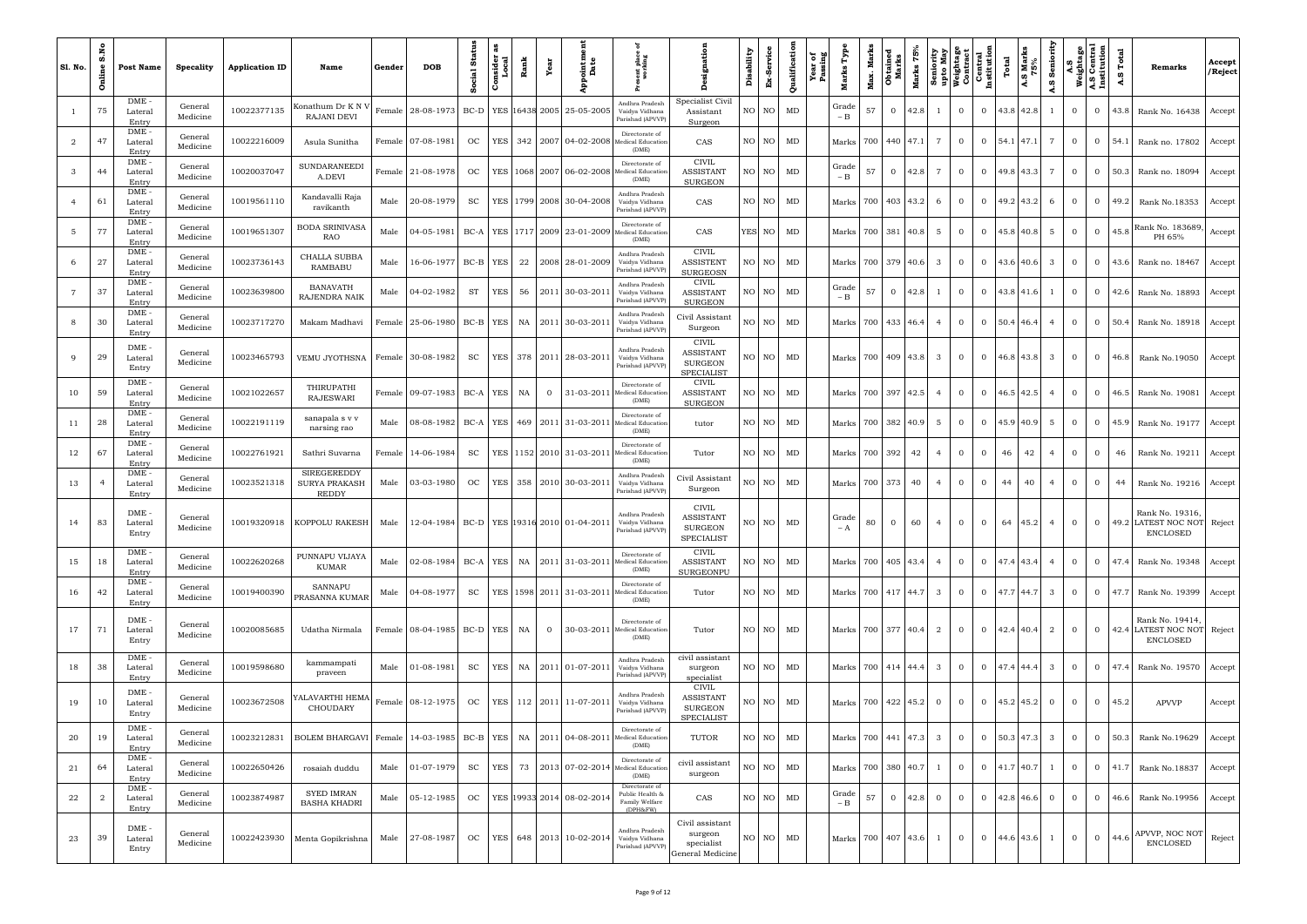| <b>S1. No.</b> | P.<br>m<br>ឹ<br>Onli | Post Name                   | Specality           | <b>Application ID</b> | Name                               | Gender | <b>DOB</b>                       | Stat<br>dal<br>Cia<br>ஃ | nsider<br>Local<br>ပိ | Rank<br>Year   | Date<br>٠                                         |                                                                        |                                                                                                                 | Disability | Ex-Service | Qualificatio | ង ដូ<br>Year<br>Passi | ŗЪ<br>Marks        | Mark<br>Мах. | ained<br>arks<br>Obtain<br>Marl | 75%<br>Marks | rity<br>May<br>Seniority<br>upto May<br>Weightag<br>Contract |                | <b>Central</b><br>Institution | Total         | $\overline{AB}$ | Seniority<br>A.S | A.S<br>Weighta <sub>i</sub> | A.S Central<br>Institution | Total<br>w<br>⋖    | Remarks                           | Accept<br>/Reject |
|----------------|----------------------|-----------------------------|---------------------|-----------------------|------------------------------------|--------|----------------------------------|-------------------------|-----------------------|----------------|---------------------------------------------------|------------------------------------------------------------------------|-----------------------------------------------------------------------------------------------------------------|------------|------------|--------------|-----------------------|--------------------|--------------|---------------------------------|--------------|--------------------------------------------------------------|----------------|-------------------------------|---------------|-----------------|------------------|-----------------------------|----------------------------|--------------------|-----------------------------------|-------------------|
| 24             | 49                   | DME -<br>Lateral<br>Entry   | General<br>Medicine | 10019502786           | <b>ARSHAD SALEEM</b>               | Male   | 14-05-1989                       | $BC-E$                  | <b>YES</b>            | 644<br>2013    | 13-02-2014                                        | Andhra Pradesl<br>Vaidya Vidhana<br>Parishad (APVVP)                   | Civil Assistant<br>Surgeon<br>(Specialist)                                                                      |            | $NO$ $NO$  | MD           |                       | Marks 700 438 46.9 |              |                                 |              |                                                              | $\overline{0}$ | $\overline{0}$                | 47.9 46.9     |                 |                  | $\overline{0}$              |                            | $0 \quad 47.9$     | Rank No. 19995                    | Accept            |
| 25             | 82                   | DME -<br>Lateral<br>Entry   | General<br>Medicine | 10019981936           | BIKKINA SREEDEVI Female 28-03-1987 |        |                                  | OC                      | <b>YES</b>            |                | NA 2014 15-02-201                                 | Directorate of<br>Public Health &<br>Family Welfare<br>(DPH&FW)        | <b>CIVIL</b><br><b>ASSISTANT</b><br><b>SURGEON</b><br><b>PECIALIST (MD</b><br><b>GENERAL</b><br><b>MEDICINE</b> |            | NO NO      | MD           |                       | Marks 700 421 45.1 |              |                                 |              | 1                                                            | $\overline{0}$ | $\overline{0}$                | 46.1 45.1     |                 |                  | $\overline{0}$              | $\overline{0}$             |                    | 46.1 Rank No. 20116   Accept      |                   |
| 26             | 62                   | DME-<br>Lateral<br>Entry    | General<br>Medicine | 10021810509           | KALINGI TEJA                       |        | Female 09-09-1988 BC-A YES       |                         |                       | NA<br>$\Omega$ | 10-02-2014                                        | Andhra Pradesh<br>Vaidya Vidhana<br>Parishad (APVVP)                   | Civil assistant<br>surgeon<br>specialist                                                                        |            | NO NO      | MD           |                       | Marks 700 489 52.4 |              |                                 |              | $\overline{0}$                                               | $\mathbf{O}$   |                               | $0$ 52.4 52.4 |                 | $\mathbf{0}$     | $\overline{0}$              |                            | $0 \quad 52.4$     | Rank No. 20225   Accept           |                   |
| 27             | 56                   | DME -<br>Lateral<br>Entry   | General<br>Medicine | 10021219195           | MUNAGALA P<br>KIRANMAYI            |        | Female 02-11-1988                | OC                      | <b>YES</b>            |                | 525 2013 19-02-2014                               | Andhra Pradesh<br>Vaidya Vidhana<br>Parishad (APVVP)                   | <b>CIVIL</b><br><b>ASSISTANT</b><br><b>SURGEON</b>                                                              |            | NO NO      | MD           |                       | Marks 700 424 45.4 |              |                                 |              |                                                              | $\Omega$       | $\overline{0}$                | 46.4 45.4     |                 |                  | $\overline{0}$              |                            | $0\quad 46.4$      | Rank No.20270                     | Accept            |
| 28             |                      | DME-<br>Lateral<br>Entry    | General<br>Medicine | 10023847818           | MADURU VISHNU<br><b>VARDHAN</b>    | Male   |                                  |                         |                       |                | 11-06-1987   BC-B   YES   980   2014   12-02-2014 | Directorate of<br>Public Health &<br>Family Welfare<br>(DPH&FW)        | <b>CIVIL</b><br><b>ASSISTANT</b><br><b>SURGEON</b>                                                              |            | $NO$ $NO$  | MD           |                       | Marks 700 404 43.3 |              |                                 |              |                                                              | $\overline{0}$ |                               | $0$ 44.3 43.3 |                 |                  | $\overline{0}$              |                            |                    | 0 44.3 Rank No. 20372   Accept    |                   |
| 29             | 76                   | DME-<br>Lateral<br>Entry    | General<br>Medicine | 10020822532           | Maddur Sumalatha                   |        | Female   19-07-1988   BC-D   YES |                         |                       |                | NA 2014 17-02-201                                 | Directorate of<br>Public Health &<br><b>Family Welfare</b><br>(DPH&FW) | Civil assistant<br>surgeon                                                                                      |            | NO NO      | MD           |                       | Marks 700 451 48.3 |              |                                 |              |                                                              | $\Omega$       | $\Omega$                      | 49.3 48.3     |                 |                  | $\overline{0}$              | $\Omega$                   | 49.3               | Rank No. 20390                    | Accept            |
| 30             | 72                   | DME-<br>Lateral<br>Entry    | General<br>Medicine | 10019878576           | PALAPARTHI<br><b>SRINIVAS</b>      | Male   | 18-09-1986                       | ST                      |                       |                | YES 2618 2014 14-02-2014                          | Andhra Pradesh<br>Vaidya Vidhana<br>Parishad (APVVP)                   | CAS                                                                                                             |            | NO NO      | MD           |                       | Grade<br>$- B$     | 57           | $\Omega$                        | 42.8         | 2                                                            | $\mathbf{0}$   |                               | $0$ 44.8 42.4 |                 | 2                | $\overline{0}$              |                            | $0 \mid 44.4 \mid$ | Rank No. 20601                    | Accept            |
| 31             | 32                   | $DME$ .<br>Lateral<br>Entry | General<br>Medicine | 10023386862           | <b>LINGALA</b><br><b>PRAVEENA</b>  |        | Female 13-12-1986 BC-A           |                         | <b>YES</b>            |                | NA 2014 10-09-2014                                | Andhra Pradesh<br>Vaidya Vidhana<br>Parishad (APVVP)                   | <b>CIVIL</b><br><b>ASSISTANT</b><br><b>SURGEON</b>                                                              |            | NO NO      | MD           |                       | Marks 700 451 48.3 |              |                                 |              | $\Omega$                                                     | $\Omega$       | $\Omega$                      | 48.3 48.3     |                 | $\Omega$         | $\Omega$                    | $\Omega$                   | 48.3               | Rank No. 20729                    | Accept            |
| 32             | 5                    | DME-<br>Lateral<br>Entry    | General<br>Medicine | 10020063682           | Shaik Vahida                       |        | Female 08-08-1982 BC-B           |                         | <b>YES</b>            | NA<br>$\Omega$ | 21-04-2018                                        | Andhra Pradesł<br>Vaidya Vidhana<br>Parishad (APVVP                    | Civil Assistant<br>Surgeon                                                                                      |            |            | NO NO DNB    |                       | Marks 700 364      |              |                                 | 39           | 6                                                            | $\Omega$       | $\Omega$                      | 45            | 39              | 6                | $\Omega$                    | $\Omega$                   | 45                 | <b>APVVP</b>                      | Accept            |
| 33             | 52                   | DME<br>Lateral<br>Entry     | General<br>Medicine | 10020505479           | <b>BUNGA VARUN</b><br>PRABHAKAR    | Male   | 08-02-1991                       | <b>SC</b>               | <b>YES</b>            |                | 1242 2018 24-01-2019                              | Directorate of<br>Public Health &<br>Family Welfare<br>(DPH&FW)        | <b>CIVIL</b><br><b>ASSISTANT</b><br><b>SURGEON</b>                                                              |            | NO   NO    | MD           |                       | Marks 700 434 46.5 |              |                                 |              | 3                                                            | $\overline{0}$ | $\overline{0}$                | 49.5 46.5     |                 | $\mathbf{3}$     | $\overline{0}$              | $\overline{0}$             | 49.5               | Rank No. 21562                    | Accept            |
| 34             | 20                   | DME<br>Lateral<br>Entry     | General<br>Medicine | 10020251901           | kadubandi sunil<br>kumar           | Male   | 12-06-1989 BC-D   YES            |                         |                       |                | NA 2020 05-09-2020                                | Andhra Pradesh<br>Vaidya Vidhana<br>Parishad (APVVP)                   | civil assistant<br>surgeon<br>specialist                                                                        |            | NO   NO    | MD           |                       | Marks 700 430 46.1 |              |                                 |              |                                                              | $\Omega$       | $\overline{0}$                | 47.1 46.1     |                 |                  | $\overline{0}$              | $\Omega$                   | 47.1               | APVVP, NOC NOT<br><b>ENCLOSED</b> | Reject            |
| 35             | 57                   | DME<br>Lateral<br>Entry     | General<br>Medicine | 10022790904           | Babu Mahesh V.O.                   | Male   | $01-06-1982$ BC-A                |                         | NO.                   |                | 671 2020 09-10-2020                               | Directorate of<br>ublic Health &<br>Family Welfare<br>(DPH&FW)         | Tutor                                                                                                           |            | NO NO      | MD           |                       | Marks 700 394 42.2 |              |                                 |              | 8                                                            | 2              | $\overline{0}$                | 52.2 42.2     |                 | 8                | 2                           | $\overline{0}$             | 52.2               | Rank No. 22470   Accept           |                   |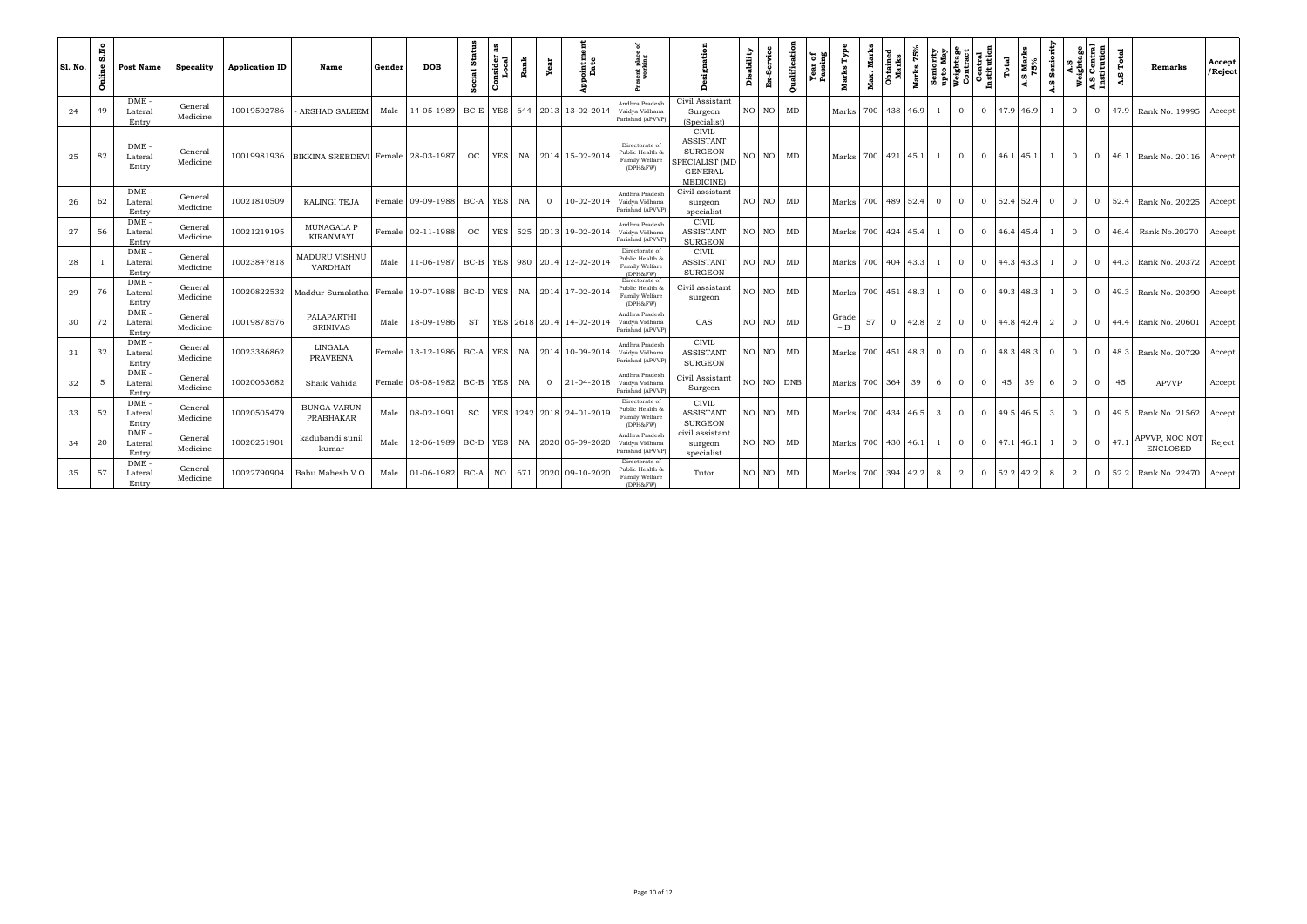| Sl. No.         | å<br>U)<br>Online | Post Name                   | Specality          | <b>Application ID</b> | Name                                              | Gender | <b>DOB</b>                                                  | Status<br>cial<br>န္တီ | Consider<br>Local | Rank | Year | ointm<br>Date<br>App.                              |                                                                        |                                                           | Disability | -Service | Qualification | Year<br>Passi | ŗр<br><b>Marks</b>       | Mark<br>Max. | <b>Obtained</b><br>Marks | 75%<br>Marks |                 |                | Seniority<br>upto May<br>Weightage<br>Contract<br>Central<br>Linstitution<br>Institution | Total     | Seniority<br>∣≅ັທ<br>$\frac{1}{2}$<br>ທຸ<br>d. | A.S<br>Weighta <sub>i</sub> | A.S Central<br>Institution |                | Total          | Remarks                                                            | Accept<br>/Reject |
|-----------------|-------------------|-----------------------------|--------------------|-----------------------|---------------------------------------------------|--------|-------------------------------------------------------------|------------------------|-------------------|------|------|----------------------------------------------------|------------------------------------------------------------------------|-----------------------------------------------------------|------------|----------|---------------|---------------|--------------------------|--------------|--------------------------|--------------|-----------------|----------------|------------------------------------------------------------------------------------------|-----------|------------------------------------------------|-----------------------------|----------------------------|----------------|----------------|--------------------------------------------------------------------|-------------------|
|                 | 34                | DME -<br>Lateral<br>Entry   | General<br>Surgery | 10023700555           | adusupalli madhu                                  | Male   | 29-11-1980                                                  | OC                     | YES               |      |      | 334 2007 04-02-200                                 | Directorate of<br>Public Health &<br>Family Welfare<br>(DPH&FW)        | ivil asst surgeor<br>specialist                           | NO I       | NO.      | MS            |               | Grade<br>$-B$            | 57           | $\overline{0}$           | 42.8         | 5               | $\mathbf{0}$   | $\overline{0}$                                                                           | 47.8 40.9 | $5\overline{)}$                                | $\overline{0}$              |                            | $\mathbf{0}$   | 45.9           | Rank No. 17787<br>NOC Not enclosed                                 | Reject            |
| $\overline{2}$  | 14                | DME -<br>Lateral<br>Entry   | General<br>Surgery | 10019450174           | Siripurapu<br>Simhadri                            | Male   |                                                             |                        |                   |      |      | 14-07-1983   BC-D   YES   1018   2007   01-05-2008 | Andhra Pradesh<br>Vaidya Vidhana<br>Parishad (APVVP)                   | Civil Assistant<br>Surgeon                                |            | NO NO    | MS            |               | Marks   700   434   46.5 |              |                          |              | $7\phantom{.0}$ | $\mathbf{0}$   | $\overline{O}$                                                                           | 53.5 46.5 | 7                                              | $\overline{0}$              |                            | $\overline{0}$ |                | Rank no. 18240,<br>53.5 LATEST NOC NOT<br><b>SUBMITTED</b>         | Reject            |
| 3               | 26                | DME<br>Lateral<br>Entry     | General<br>Surgery | 10023294691           | PITTU RAVI KUMAR                                  | Male   | 01-10-1967                                                  | <b>SC</b>              | <b>YES</b>        |      |      | NA 2008 17-12-2008                                 | Andhra Pradesh<br>Vaidya Vidhana<br>Parishad (APVVP)                   | <b>CIVIL</b><br>ASSISTANT<br><b>SURGEON</b>               |            | NO NO    | MS            |               | Grade<br>$- B$           | 57           | $\overline{0}$           | 42.8         | $\overline{4}$  | $\overline{0}$ | $\overline{0}$                                                                           | 46.8 39.3 | $\overline{4}$                                 | $\overline{0}$              |                            |                | $0 \t 43.3$    | APVVP                                                              | Accept            |
|                 | 51                | DME<br>Lateral<br>Entry     | General<br>Surgery | 10019411893           | YADALA<br>CHIRIMALA                               |        | Female 07-06-1984                                           | SC                     |                   |      |      | YES 296 2008 28-01-2009                            | Directorate of<br>eublic Health {<br><b>Family Welfare</b><br>(DPH&FW) | CAS SPECIALIST   NO   NO                                  |            |          | MS            |               | Marks   700   435   46.6 |              |                          |              | 2               | $\mathbf{0}$   | $\overline{0}$                                                                           | 48.6 46.6 | $\overline{a}$                                 | $\overline{0}$              |                            | $\overline{0}$ | 48.6           | Rank No. 18442                                                     | Accept            |
| 5               | 74                | DME<br>Lateral<br>Entry     | General<br>Surgery | 10022475417           | VANGALA<br><b>BHASKAR REDDY</b>                   | Male   | 02-05-1976                                                  | $_{\rm OC}$            | <b>YES</b>        |      |      | 126 2008 28-01-2009                                | Andhra Pradesh<br>Vaidya Vidhana<br>Parishad (APVVP)                   | CAS SPECIALIST   NO                                       |            | NO.      | MS            |               | Grade<br>$- B$           | 57           | $\mathbf{0}$             | 42.8         |                 | $\mathbf{O}$   | $\overline{0}$                                                                           | 43.8 41.9 |                                                | $\overline{0}$              |                            |                |                | 0   42.9   Rank No. 18606                                          | Accept            |
| 6               | 41                | DME -<br>Lateral<br>Entry   | General<br>Surgery | 10020927226           | shaik akram                                       | Male   | 31-05-1981                                                  | $BC-E$                 | YES               |      |      | 763 2008 02-02-2009                                | Directorate of<br>Medical Education<br>(DME)                           | civil assistant<br>surgeon                                |            | NO NO    | MS            |               | Grade<br>$-B$            | 57           | $\mathbf{0}$             | 42.8         | 6               | $\overline{0}$ | $\Omega$                                                                                 | 48.8 46.4 | 6                                              | $\overline{0}$              |                            |                | $0\quad 52.4$  | Rank No.18676                                                      | Accept            |
| $7\phantom{.0}$ | 63                | DME -<br>Lateral<br>Entry   | General<br>Surgery | 10022786615           | kalluri naga<br>santosh kumar k v<br>v            | Male   | 15-06-1984                                                  | OC                     |                   |      |      | YES 18688 2008 28-01-2009                          | Directorate of<br>Medical Educatic<br>(DME)                            | civil assistant<br>surgeon                                |            | NO NO    | MS            |               | Marks 700 411            |              |                          | 44           | 6               | $\mathbf{0}$   | $\overline{0}$                                                                           | 50        | 44<br>6                                        | $\overline{0}$              |                            | $\overline{0}$ | 50             | Rank No. 18688<br>LATEST NOC NOT Reject<br><b>ENCLOSED</b>         |                   |
| 8               | 40                | DME -<br>Lateral<br>Entry   | General<br>Surgery | 10022829654           | Gorijavolu Naveen<br>Kumar                        | Male   | 15-08-1977                                                  | OC                     | <b>YES</b>        |      |      | 238 2008 05-02-2009                                | Andhra Pradesh<br>Vaidya Vidhana<br>Parishad (APVVP)                   | Civil assistant<br>surgeon<br>specialist                  |            | NO NO    | MS            |               | Marks                    | 700          | 412 44.1                 |              | $\overline{2}$  | $\mathbf{0}$   | $\Omega$                                                                                 | 46.1 44.1 | $\overline{a}$                                 | $\overline{0}$              |                            | $\overline{0}$ | 46.1           | Rank no. 18710                                                     | Accept            |
| 9               | 55                | $DME -$<br>Lateral<br>Entry | General<br>Surgery | 10019529890           | Uppala Pradeep<br>kumar                           | Male   | 23-05-1983 BC-B   YES                                       |                        |                   |      |      | NA 2009 24-01-2009                                 | Directorate of<br>Medical Educatio<br>(DME)                            | Civil assistant<br>surgeon                                |            | NO NO    | MS            |               | Grade<br>$- B$           | 57           | $\overline{0}$           | 42.8         | 5               | $\overline{0}$ | $\overline{0}$                                                                           | 47.8 48.3 | 5                                              | $\overline{0}$              |                            |                | $0 \quad 53.3$ | Rank No.18742                                                      | Accept            |
| 10              | 79                | DME.<br>Lateral<br>Entry    | General<br>Surgery | 10020200602           | Sak Jahangeer                                     | Male   | 21-09-1972 BC-E   YES                                       |                        |                   | 39   |      | 2008 17-07-2009                                    | Directorate of<br>Public Health &<br>Family Welfare<br>(DPH&FW)        | CAS                                                       |            | NO NO    | MS            |               | Grade<br>$B+$            | 70           | $\mathbf{0}$             | 52.5         | 3               | $\mathbf{0}$   | $\overline{0}$                                                                           | 55.5 41.5 | $\mathbf{3}$                                   | $\overline{0}$              |                            |                | $0 \mid 44.5$  | APVVP, LATEST<br>NOC NOT<br><b>ENCLOSED</b>                        | Reject            |
| 11              | 23                | $DME -$<br>Lateral<br>Entry | General<br>Surgery | 10022930605           | ETI NAGA<br><b>VENKATA NARESH</b><br><b>KUMAR</b> | Male   | 26-08-1982                                                  | OC                     | YES               |      |      | NA 2011 29-03-201                                  | Andhra Pradesh<br>Vaidya Vidhana<br>Parishad (APVVP)                   | <b>CIVIL</b><br><b>ASSISTANT</b><br><b>SURGEON</b>        |            | NO NO    | MS            |               | Marks 700 391 41.9       |              |                          |              | 5               | $\overline{0}$ | $\overline{0}$                                                                           | 46.9 41.9 | 5                                              | $\overline{0}$              |                            | $\overline{0}$ | 46.9           | Rank no. 18938.<br>NOC NOT<br><b>ENCLOSED</b>                      | Reject            |
| 12              | 48                | $DME$ .<br>Lateral<br>Entry | General<br>Surgery | 10020711544           | KAGITHA USHA<br>RANI                              | Female |                                                             |                        |                   |      |      | 14-01-1977   BC-B   YES   485   2010   31-03-2011  | Directorate of<br>Medical Education<br>(DME)                           | TUTOR                                                     |            | NO NO    | MS            |               | Marks 700 365 39.1       |              |                          |              | $\overline{4}$  | $\overline{0}$ | $\overline{0}$                                                                           | 43.1 39.1 | $\overline{4}$                                 | $\mathbf{0}$                |                            |                | $0 \mid 43.1$  | Rank No. 19087                                                     | Accept            |
| 13              | 25                | DME<br>Lateral<br>Entry     | General<br>Surgery | 10023481040           | <b>GOLCONDA</b><br>TAJAMMUL<br><b>HUSSAIN</b>     | Male   | 06-04-1979   BC-E   YES   1636   2010   29-03-2011          |                        |                   |      |      |                                                    | Andhra Pradesh<br>Vaidya Vidhana<br>Parishad (APVVP)                   | <b>CIVIL</b><br>ASSISTANT<br><b>SURGEON</b>               |            | NO NO    | MS            |               | Grade<br>$- B$           | 57           | $\overline{0}$           | 42.8         | 2               | $\mathbf{O}$   | $\overline{0}$                                                                           | 44.8 43.2 | $\mathbf{3}$                                   | $\overline{0}$              |                            |                |                | 0 46.2 Rank No. 19191                                              | Accept            |
| 14              | 80                | DME -<br>Lateral<br>Entry   | General<br>Surgery | 10019835003           | Mantra Sanjay                                     | Male   | 24-08-1985   BC-A   YES   2556   2011   19-05-2011          |                        |                   |      |      |                                                    | Andhra Pradesh<br>Vaidya Vidhana<br>Parishad (APVVP)                   | civil assistant<br>surgeon<br>specialist                  |            | NO NO    | MS            |               | Grade<br>$- B$           | 57           | $\overline{0}$           | 42.8         | $\mathbf{3}$    | $\overline{0}$ | $\overline{0}$                                                                           | 45.8 44   | $\mathbf{3}$                                   | $\overline{0}$              |                            | $\overline{0}$ | 47             | Rank No. 19545,<br>LATEST NOC NOT Reject<br><b>ENCLOSED</b>        |                   |
| 15              | 54                | DME -<br>Lateral<br>Entry   | General<br>Surgery | 10021521984           | Kaligotla Y N<br><b>BHARAT</b>                    | Male   | 25-11-1984                                                  | OC                     |                   |      |      | YES 1666 2010 01-08-2011                           | Directorate of<br>Medical Education<br>(DME)                           | CAS                                                       |            | NO NO    | MS            |               | Marks 700   410   43.9   |              |                          |              | $\overline{4}$  | $\overline{0}$ | $\overline{0}$                                                                           | 47.9 43.9 | $\overline{4}$                                 | $\overline{0}$              |                            |                |                | 0 47.9 Rank no. 19616                                              | Accept            |
| 16              | 53                | DME-<br>Lateral<br>Entry    | General<br>Surgery | 10021567500           | MODIUM NAGA<br>PRASAD                             | Male   | 01-07-1983                                                  | $_{\rm OC}$            |                   |      |      | YES 20120 2014 13-02-2014                          | Andhra Pradesh<br>Vaidya Vidhana<br>Parishad (APVVP)                   | <b>SPECIALIST</b><br>CIVIL<br>ASSISTANT<br><b>SURGEON</b> |            | NO NO    | MS            |               | Grade<br>$- B$           | 57           | $\overline{0}$           | 42.8         |                 | $\overline{0}$ | $\overline{0}$                                                                           | 43.8 45.5 | $\overline{1}$                                 | $\overline{0}$              |                            |                |                | 0 46.5 Rank No. 20123   Accept                                     |                   |
| 17              | 12                | DME -<br>Lateral<br>Entry   | General<br>Surgery | 10023741663           | DUMPALA LALITHA<br>KUMARI                         |        | Female   05-07-1981   BC-A   YES   1150   2014   09-02-2014 |                        |                   |      |      |                                                    | Andhra Pradesh<br>Vaidya Vidhana<br>Parishad (APVVP)                   | MS general<br>surgery                                     |            | NO NO    | MS            |               | Marks 700 379 40.6       |              |                          |              | $\overline{0}$  | $\overline{0}$ | $0$ 40.6 40.6                                                                            |           | $\overline{0}$                                 | $\overline{0}$              |                            |                |                | 0 40.6 Rank No. 20368                                              | Accept            |
| 18              | 33                | DME -<br>Lateral<br>Entry   | General<br>Surgery | 10022488833           | <b>JAKKAMSETTI</b><br>MADHURI                     |        | Female   07-04-1983   BC-B   YES   1037   2013   12-02-2014 |                        |                   |      |      |                                                    | Andhra Pradesh<br>Vaidya Vidhana<br>Parishad (APVVP)                   | CAS                                                       |            | NO NO    | MS            |               | Grade<br>$- B$           | 57           | $\overline{0}$           | 42.8         |                 | $\overline{0}$ | $\overline{0}$                                                                           | 43.8 47.3 | $\overline{0}$                                 | $\overline{0}$              |                            |                |                | 0   47.3   Rank No. 20494                                          | Accept            |
| 19              | 13                | DME -<br>Lateral<br>Entry   | General<br>Surgery | 10023424842           | MEKA KOUMUDI                                      |        | Female 06-06-1989                                           | OC                     | <b>YES</b>        |      |      | NA 2018 30-04-2018                                 | Andhra Pradesh<br>Vaidya Vidhana<br>Parishad (APVVP)                   | Civil assistant<br>surgeon                                |            | NO NO    | MS            |               | Marks 700 423 45.3       |              |                          |              | $\overline{4}$  | $\overline{0}$ | $\overline{0}$                                                                           | 49.3 45.3 | $\overline{4}$                                 | $\overline{0}$              |                            | $\overline{0}$ | 49.3           | APVVP, LATEST<br>NOC NOT<br><b>ENCLOSED</b>                        | Reject            |
| 20              | 81                | DME-<br>Lateral<br>Entry    | General<br>Surgery | 10020353312           | . TABASSUM ARA                                    | Female | 18-11-1990   BC-E   YES   1450   2018   24-01-201           |                        |                   |      |      |                                                    | Directorate of<br>Public Health &<br>Family Welfare<br>(DPH&FW)        | CIVIL<br>ASSISTANT<br><b>SURGEON</b>                      |            | NO NO    | MS            |               | Marks 700 451 48.3       |              |                          |              | 3               | $\overline{0}$ | $\overline{0}$                                                                           | 51.3 48.3 | $\mathbf{3}$                                   | $\overline{0}$              |                            |                |                | Rank No. 21422,<br>0 51.3 LATEST NOC NOT Reject<br><b>ENCLOSED</b> |                   |
| 21              | 78                | DME -<br>Lateral<br>Entry   | General<br>Surgery | 10021734668           | PARA CHANDRA<br><b>SEKHAR BABU</b>                | Male   | 29-12-1985                                                  | OC                     |                   |      |      | YES   NA   2018   01-04-2019                       | Directorate of<br>Public Health &<br>Family Welfare<br>(DPH&FW)        | CAS                                                       |            | YES NO   | MS            |               | No<br>Marks              | 50           | $\overline{0}$           | 37.5         | 8               | $\overline{0}$ | $\overline{0}$                                                                           | 45.5 37.5 | 8                                              | $\overline{0}$              |                            | $\overline{0}$ | 45.5           | Rank no. 21809,<br>ph 90%,<br>LATEST NOC NOT<br><b>ENCLOSED</b>    | Reject            |